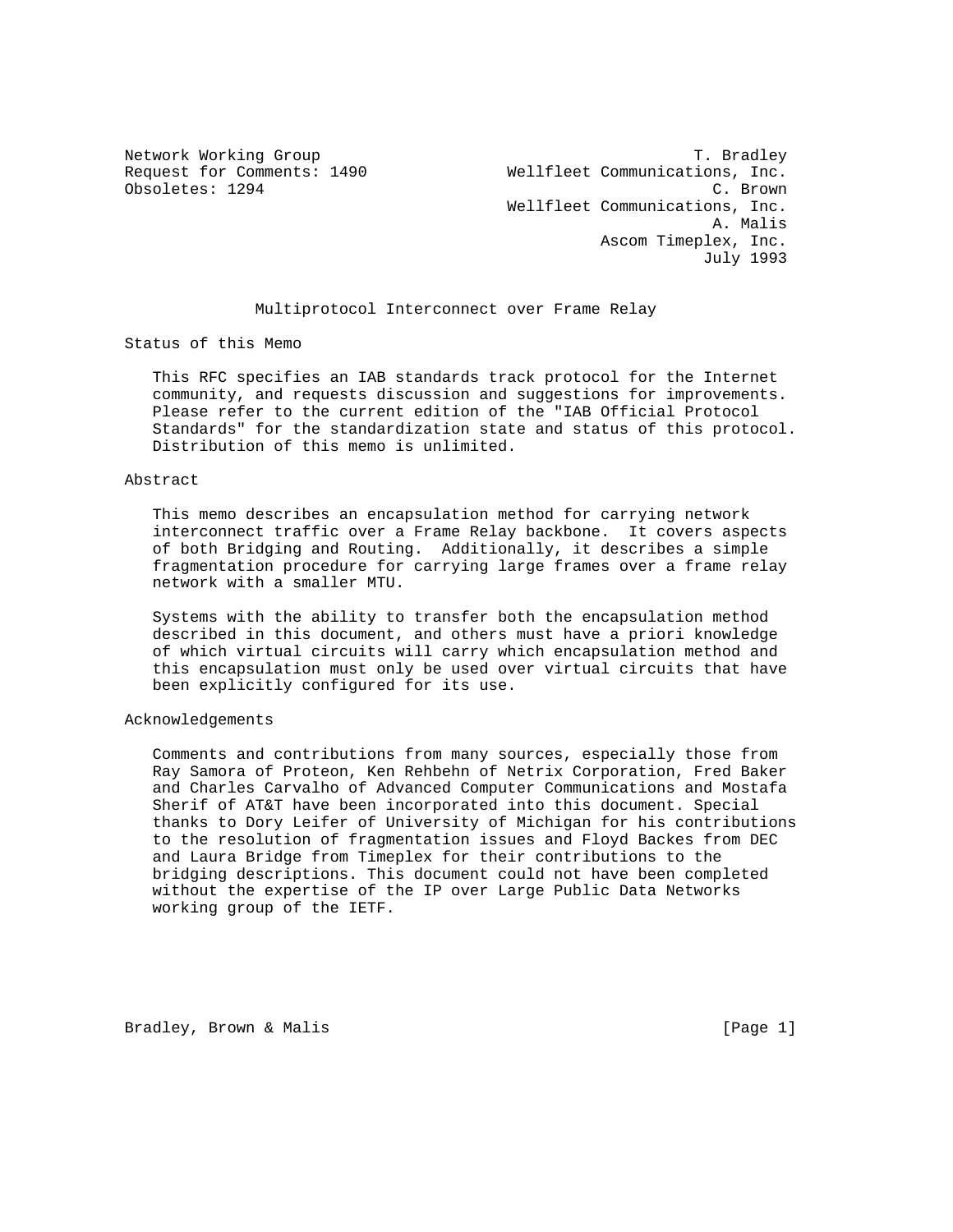# 1. Conventions and Acronyms

 The following language conventions are used in the items of specification in this document:

- o Must, Shall or Mandatory -- the item is an absolute requirement of the specification.
- o Should or Recommended -- the item should generally be followed for all but exceptional circumstances.
- o May or Optional -- the item is truly optional and may be followed or ignored according to the needs of the implementor.

 All drawings in this document are drawn with the left-most bit as the high order bit for transmission. For example, the dawings might be labeled as:

0 1 2 3 4 5 6 7 bits +---+---+---+---+---+---+---+ +---------------------------+ | flag (7E hexadecimal) | .<br>+-----------------------------+ | Q.922 Address\* | +-- --+ | | +---------------------------+ the second control of the second control of the second control of the second control of the second contract of the second contract of the second contract of the second contract of +---------------------------+

 Drawings that would be too large to fit onto one page if each octet were presented on a single line are drawn with two octets per line. These are also drawn with the left-most bit as the high order bit for transmission. There will be a "+" to distinguish between octets as in the following example.

Bradley, Brown & Malis (Page 2)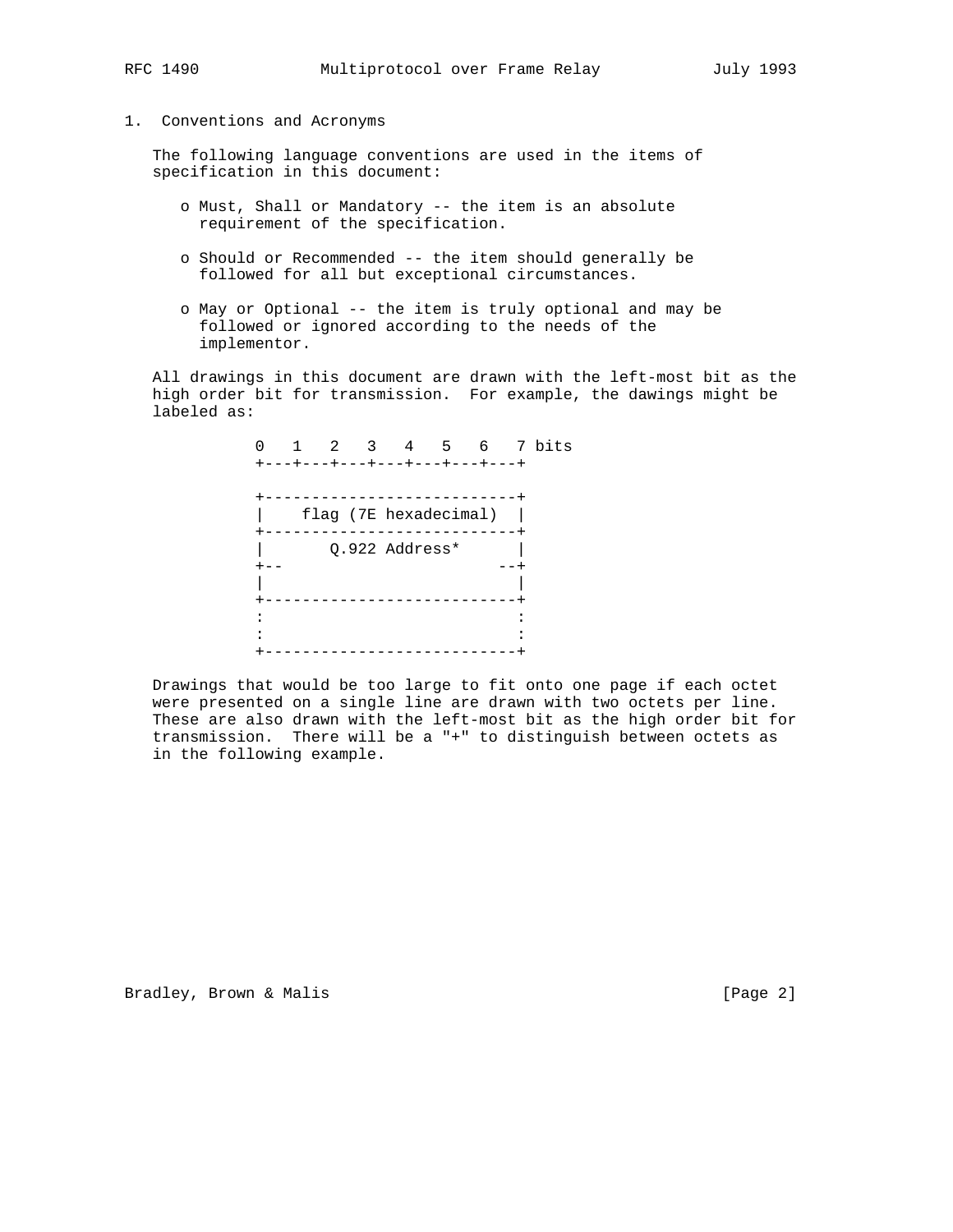|--- octet one ---|--- octet two ---| 0 1 2 3 4 5 6 7 0 1 2 3 4 5 6 7 +--+--+--+--+--+--+--+--+--+--+--+--+--+--+--+ +--------------------------------------------+ | Organizationally Unique | +-- +--------------------+ | Identifier | Protocol | | +-----------------------+--------------------+ | Identifier | +-----------------------+

The following are common acronyms used throughout this document.

 BECN - Backward Explicit Congestion Notification BPDU - Bridge Protocol Data Unit C/R - Command/Response bit DCE - Data Communication Equipment DE - Discard Eligibility bit DTE - Data Terminal Equipment FECN - Forward Explicit Congestion Notification PDU - Protocol Data Unit PTT - Postal Telephone & Telegraph SNAP - Subnetwork Access Protocol

#### 2. Introduction

 The following discussion applies to those devices which serve as end stations (DTEs) on a public or private Frame Relay network (for example, provided by a common carrier or PTT. It will not discuss the behavior of those stations that are considered a part of the Frame Relay network (DCEs) other than to explain situations in which the DTE must react.

 The Frame Relay network provides a number of virtual circuits that form the basis for connections between stations attached to the same Frame Relay network. The resulting set of interconnected devices forms a private Frame Relay group which may be either fully interconnected with a complete "mesh" of virtual circuits, or only partially interconnected. In either case, each virtual circuit is uniquely identified at each Frame Relay interface by a Data Link Connection Identifier (DLCI). In most circumstances, DLCIs have strictly local significance at each Frame Relay interface.

 The specifications in this document are intended to apply to both switched and permanent virtual circuits.

Bradley, Brown & Malis (1998) [Page 3]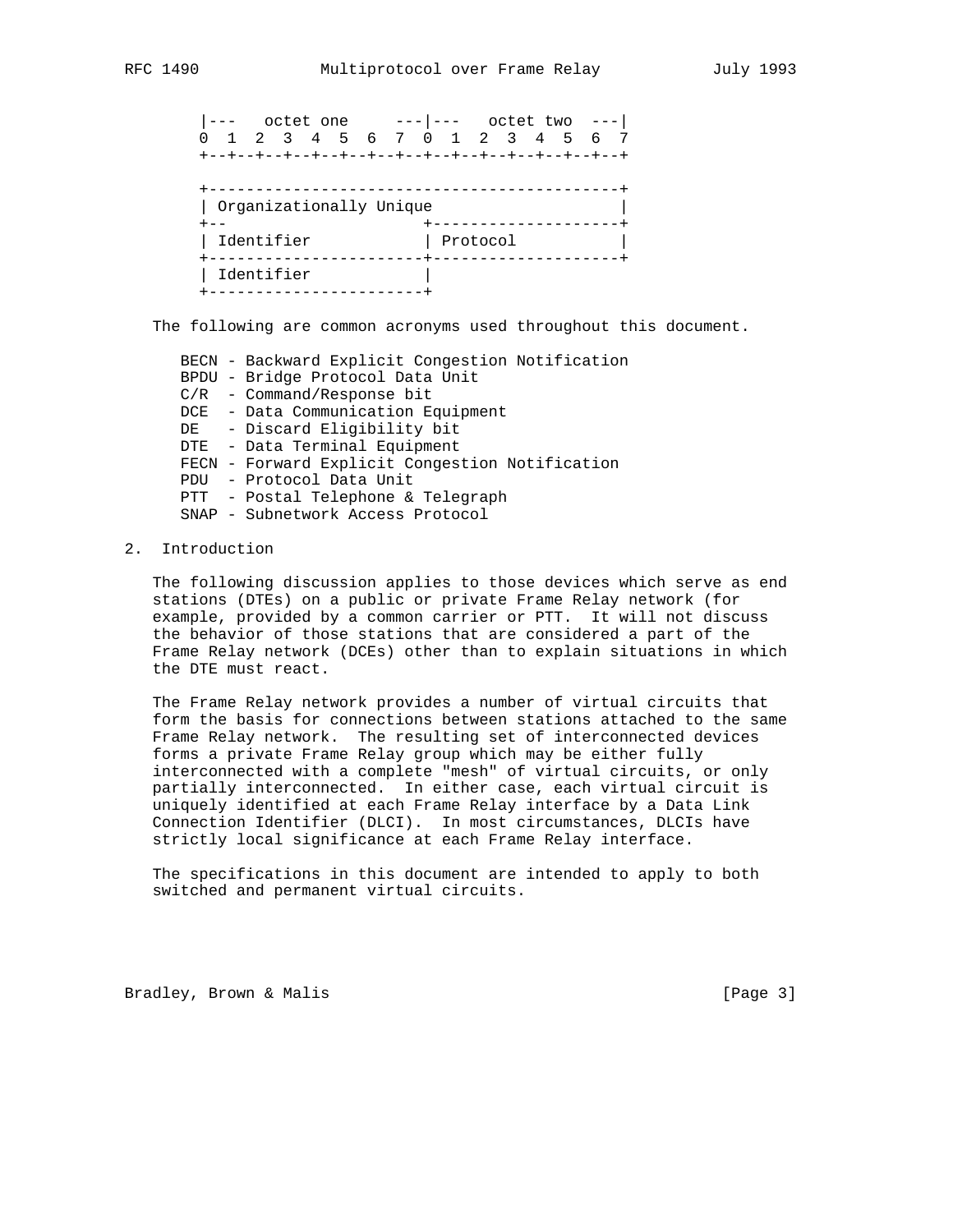# 3. Frame Format

 All protocols must encapsulate their packets within a Q.922 Annex A frame [1,2]. Additionally, frames shall contain information necessary to identify the protocol carried within the protocol data unit (PDU), thus allowing the receiver to properly process the incoming packet. The format shall be as follows:

| flag (7E hexadecimal)                |
|--------------------------------------|
| Q.922 Address*                       |
| Control (UI = $0x03$ )               |
| Optional Pad (0x00)                  |
| NLPID                                |
| Data                                 |
| Frame Check Sequence<br>(two octets) |
| flag (7E hexadecimal)                |

 \* Q.922 addresses, as presently defined, are two octets and contain a 10-bit DLCI. In some networks Q.922 addresses may optionally be increased to three or four octets.

The control field is the  $Q.922$  control field. The UI (0x03) value is used unless it is negotiated otherwise. The use of XID (0xAF or 0xBF) is permitted and is discussed later.

 The pad field is used to align the remainder of the frame to a two octet boundary. There may be zero or one pad octet within the pad field and, if present, must have a value of zero.

The Network Level Protocol ID (NLPID) field is administered by ISO

Bradley, Brown & Malis (Page 4)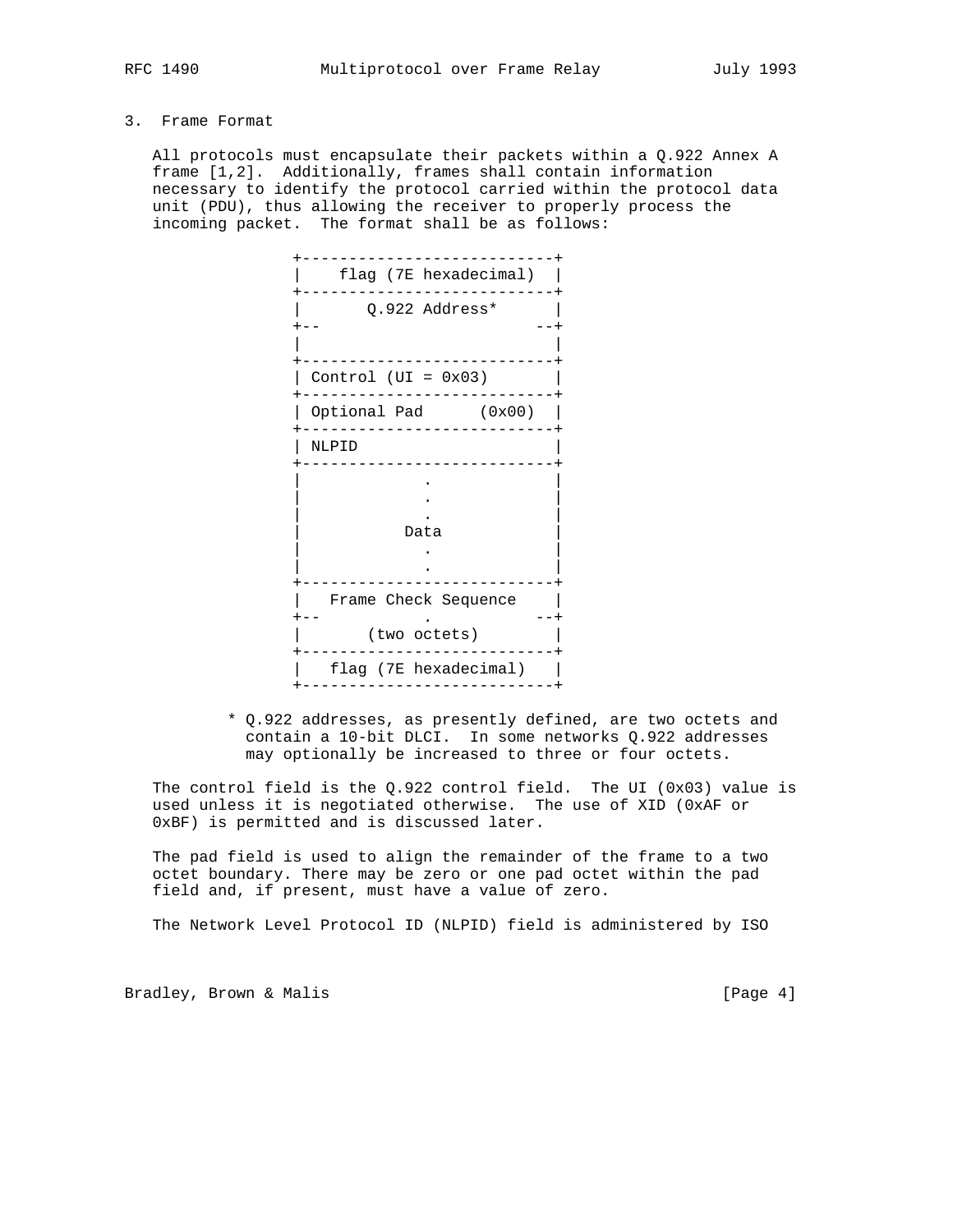and CCITT. It contains values for many different protocols including IP, CLNP and IEEE Subnetwork Access Protocol (SNAP)[10]. This field tells the receiver what encapsulation or what protocol follows. Values for this field are defined in ISO/IEC TR 9577 [3]. A NLPID value of 0x00 is defined within ISO/IEC TR 9577 as the Null Network Layer or Inactive Set. Since it cannot be distinguished from a pad field, and because it has no significance within the context of this encapsulation scheme, a NLPID value of 0x00 is invalid under the Frame Relay encapsulation. The Appendix contains a list of some of the more commonly used NLPID values.

 There is no commonly implemented minimum maximum frame size for Frame Relay. A network must, however, support at least a 262 octet maximum. Generally, the maximum will be greater than or equal to 1600 octets, but each Frame Relay provider will specify an appropriate value for its network. A Frame Relay DTE, therefore, must allow the maximum acceptable frame size to be configurable.

 The minimum frame size allowed for Frame Relay is five octets between the opening and closing flags assuming a two octet Q.922 address field. This minimum increases to six octets for three octet Q.922 address and seven octets for the four octet Q.922 address format.

4. Interconnect Issues

 There are two basic types of data packets that travel within the Frame Relay network: routed packets and bridged packets. These packets have distinct formats and therefore, must contain an indicator that the destination may use to correctly interpret the contents of the frame. This indicator is embedded within the NLPID and SNAP header information.

 For those protocols that do not have a NLPID already assigned, it is necessary to provide a mechanism to allow easy protocol identification. There is a NLPID value defined indicating the presence of a SNAP header.

A SNAP header is of the form:

| Organizationally Unique |          |
|-------------------------|----------|
| Identifier              | Protocol |
| Identifier              |          |

All stations must be able to accept and properly interpret both the

Bradley, Brown & Malis (1998) [Page 5]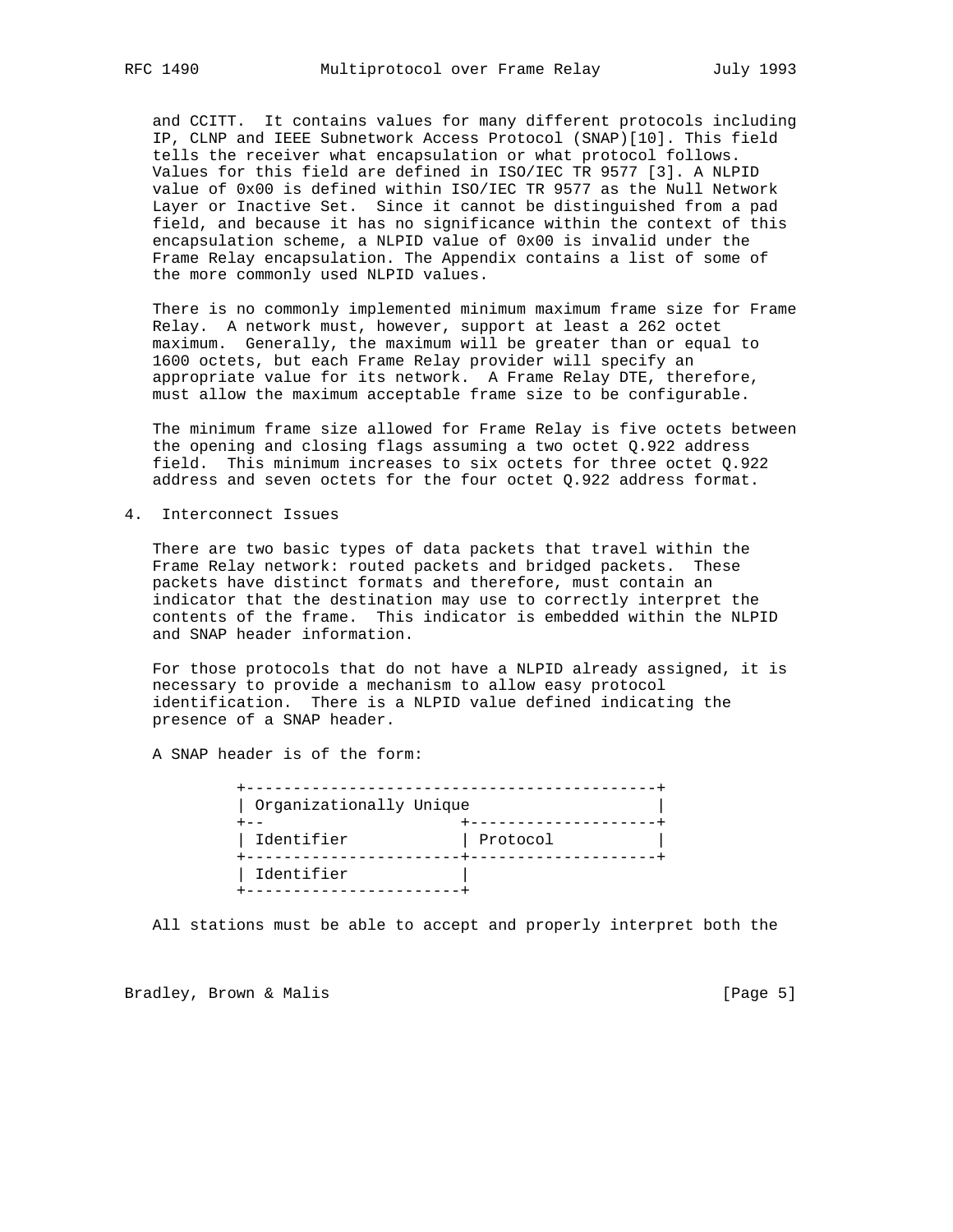NLPID encapsulation and the SNAP header encapsulation for a routed packet.

 The three-octet Organizationally Unique Identifier (OUI) identifies an organization which administers the meaning of the Protocol Identifier (PID) which follows. Together they identify a distinct protocol. Note that OUI 0x00-00-00 specifies that the following PID is an Ethertype.

### 4.1. Routed Frames

 Some protocols will have an assigned NLPID, but because the NLPID numbering space is so limited, not all protocols have specific NLPID values assigned to them. When packets of such protocols are routed over Frame Relay networks, they are sent using the NLPID 0x80 (which indicates a SNAP follows) followed by SNAP. If the protocol has an Ethertype assigned, the OUI is 0x00-00-00 (which indicates an Ethertype follows), and PID is the Ethertype of the protocol in use. There will be one pad octet to align the protocol data on a two octet boundary as shown below.

|              | Q.922 Address |               |      |
|--------------|---------------|---------------|------|
| Control 0x03 |               | pad           | 0x00 |
| NLPID        | 0x80          | OUI           | 0x00 |
| OUI          | $0x00 - 00$   |               |      |
|              |               | Ethertype     |      |
|              |               | Protocol Data |      |
| FCS          |               |               |      |

#### Format of Routed Frames with Ethertypes

 In the few cases when a protocol has an assigned NLPID (see appendix), 48 bits can be saved using the format below:

Bradley, Brown & Malis (1998) [Page 6]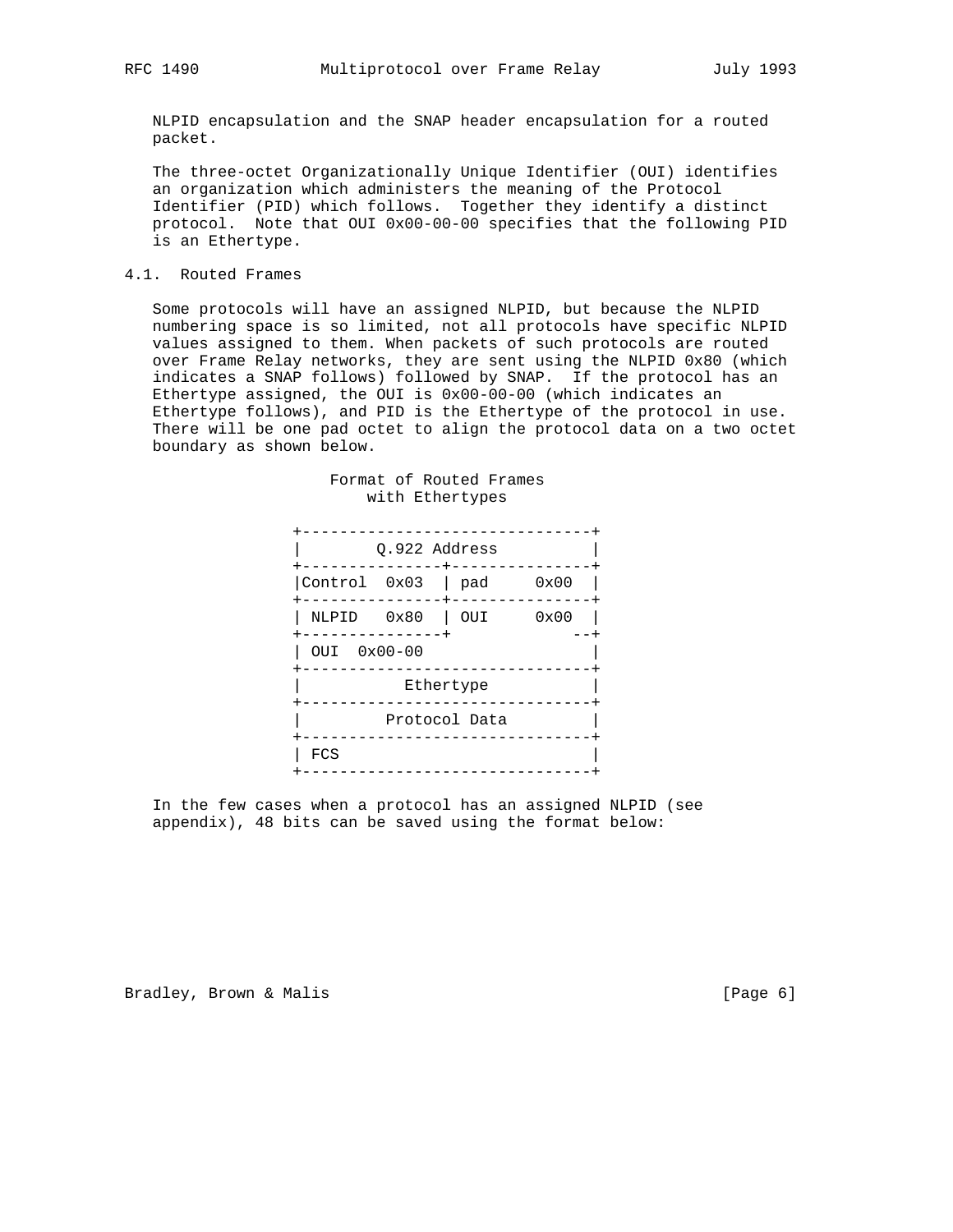Format of Routed NLPID Protocol +-------------------------------+ | Q.922 Address | +---------------+---------------+ |Control 0x03 | NLPID | +---------------+---------------+ Protocol Data +-------------------------------+  $\vert$  FCS  $\vert$ +-------------------------------+

 The NLPID encapsulation does not require a pad octet for alignment, so none is permitted.

 In the case of ISO protocols, the NLPID is considered to be the first octet of the protocol data. It is unnecessary to repeat the NLPID in this case. The single octet serves both as the demultiplexing value and as part of the protocol data (refer to "Other Protocols over Frame Relay for more details). Other protocols, such as IP, have a NLPID defined (0xCC), but it is not part of the protocol itself.

| FCS |  |                                                                                           |
|-----|--|-------------------------------------------------------------------------------------------|
|     |  | Format of Routed IP Datagram<br>Q.922 Address<br>Control 0x03   NLPID 0xCC<br>IP Datagram |

#### 4.2. Bridged Frames

The second type of Frame Relay traffic is bridged packets. These packets are encapsulated using the NLPID value of 0x80 indicating SNAP. As with other SNAP encapsulated protocols, there will be one pad octet to align the data portion of the encapsulated frame. The SNAP header which follows the NLPID identifies the format of the bridged packet. The OUI value used for this encapsulation is the 802.1 organization code 0x00-80-C2. The PID portion of the SNAP header (the two bytes immediately following the OUI) specifies the form of the MAC header, which immediately follows the SNAP header. Additionally, the PID indicates whether the original FCS is preserved within the bridged frame.

The 802.1 organization has reserved the following values to be used with Frame Relay:

Bradley, Brown & Malis (Page 7)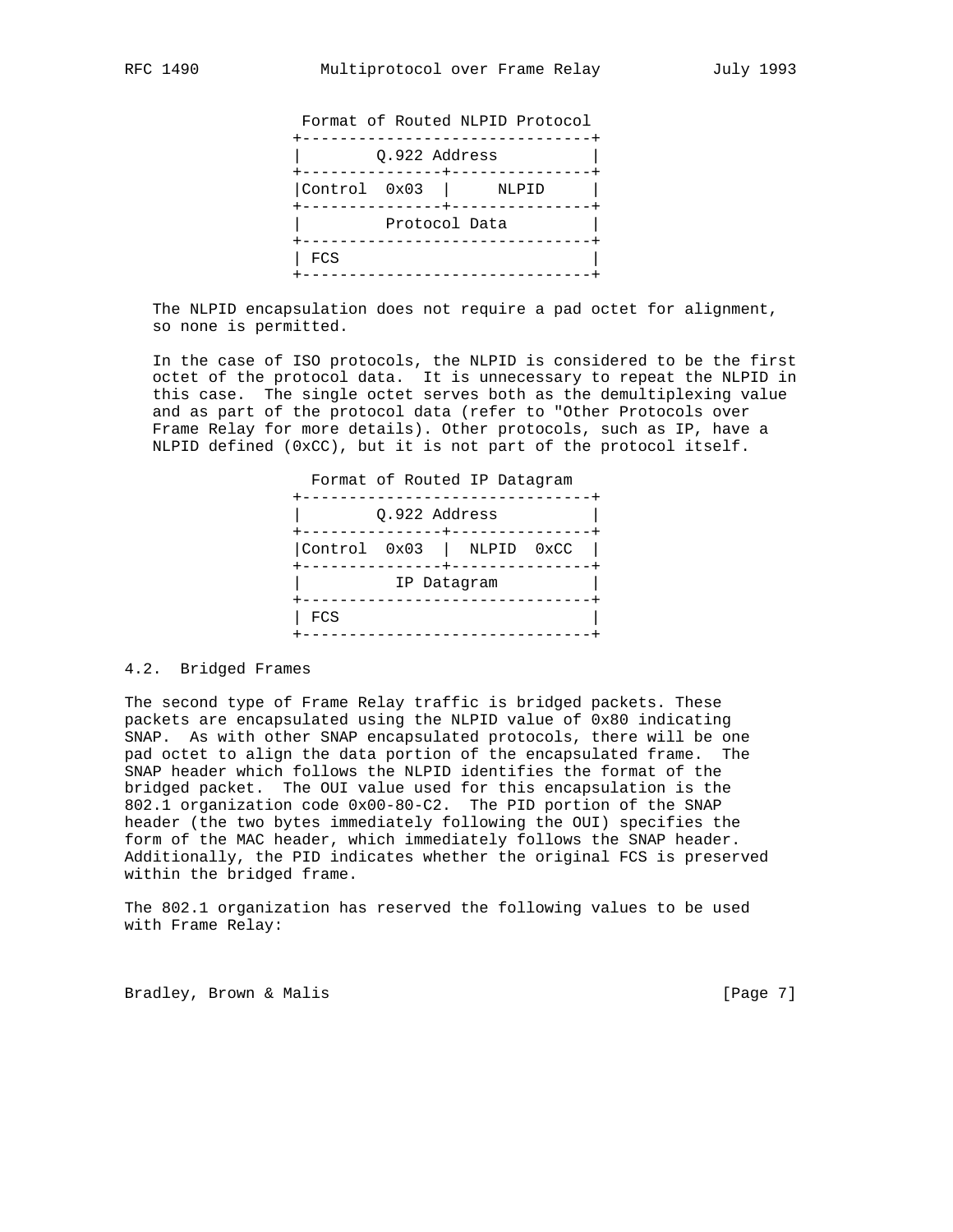# PID Values for OUI 0x00-80-C2

| with preserved FCS w/o preserved FCS |                     | Media          |
|--------------------------------------|---------------------|----------------|
|                                      |                     |                |
| $0x00 - 01$                          | $0 \times 00 - 07$  | 802.3/Ethernet |
| $0x00-02$                            | $0 \times 00 - 08$  | 802.4          |
| $0x00-03$                            | $0 \times 00 - 09$  | 802.5          |
| $0 \times 00 - 04$                   | $0 \times 00 - 0$ A | FDDI           |
|                                      | $0 \times 00 - 0B$  | 802.6          |
|                                      |                     |                |

 In addition, the PID value 0x00-0E, when used with OUI 0x00-80-C2, identifies bridged protocol data units (BPDUs) as defined by 802.1(d) or 802.1(g) [12].

 A packet bridged over Frame Relay will, therefore, have one of the following formats:

Format of Bridged Ethernet/802.3 Frame

|             | Q.922 Address |                                |  |
|-------------|---------------|--------------------------------|--|
|             |               | Control $0x03$   pad $0x00$    |  |
|             |               | NLPID 0x80   OUI 0x00          |  |
| OUI 0x80-C2 |               |                                |  |
|             |               | PID 0x00-01 or 0x00-07         |  |
|             |               | MAC destination address        |  |
|             |               | (remainder of MAC frame)       |  |
|             |               | LAN FCS (if PID is $0x00-01$ ) |  |
| FCS         |               |                                |  |
|             |               |                                |  |

Bradley, Brown & Malis (Page 8)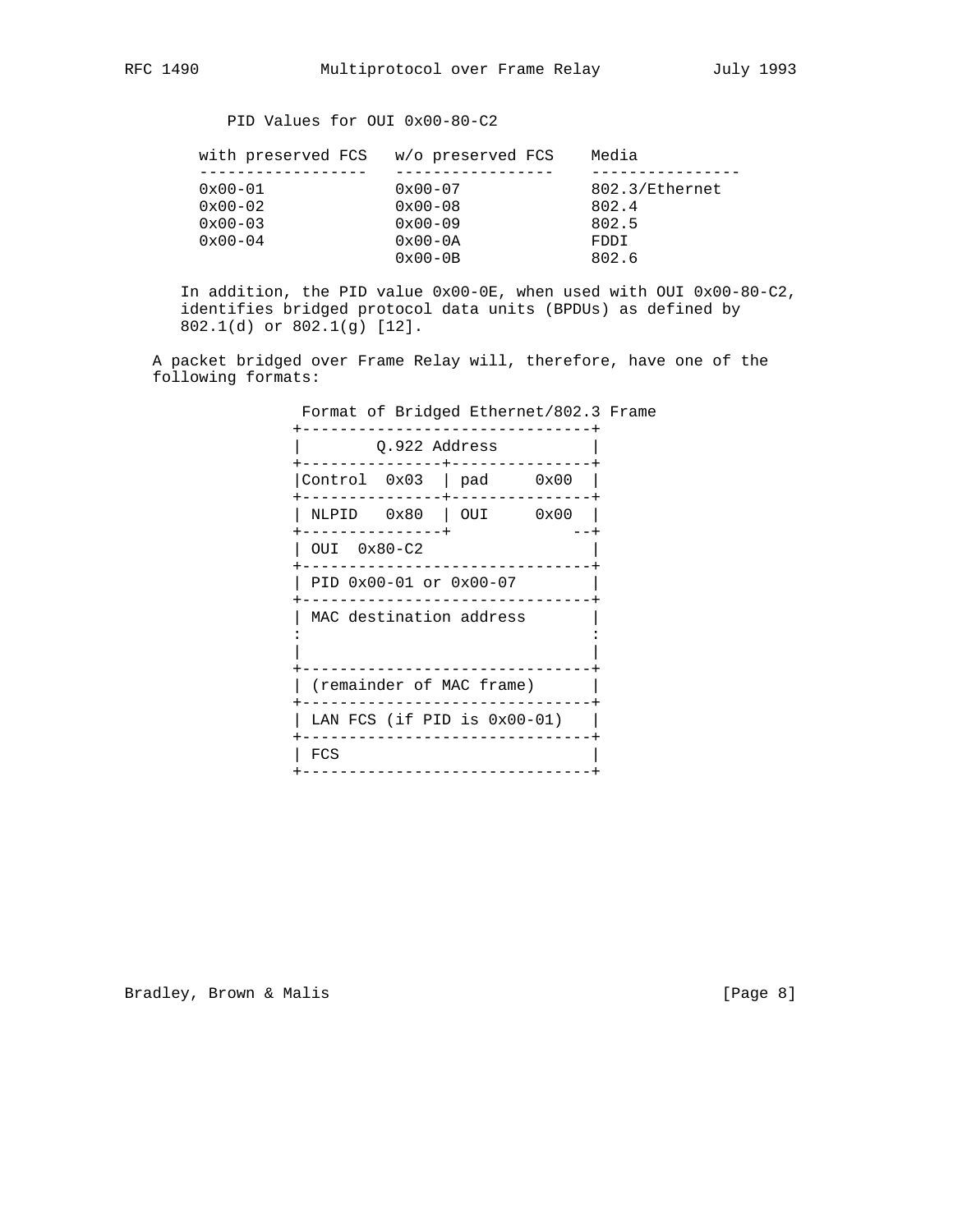| Format of Bridged 802.4 Frame             |                          |  |  |
|-------------------------------------------|--------------------------|--|--|
| Q.922 Address                             |                          |  |  |
| Control $0x03$   pad $0x00$               |                          |  |  |
| ------------+                             | NLPID 0x80   OUI 0x00    |  |  |
| OUI 0x80-C2                               |                          |  |  |
| PID 0x00-02 or 0x00-08<br>$- - - - - - -$ |                          |  |  |
|                                           | pad 0x00   Frame Control |  |  |
| MAC destination address                   |                          |  |  |
|                                           |                          |  |  |
| (remainder of MAC frame)                  |                          |  |  |
| LAN FCS (if PID is $0x00-02$ )            |                          |  |  |
| FCS                                       |                          |  |  |
|                                           |                          |  |  |

Bradley, Brown & Malis (1998) [Page 9]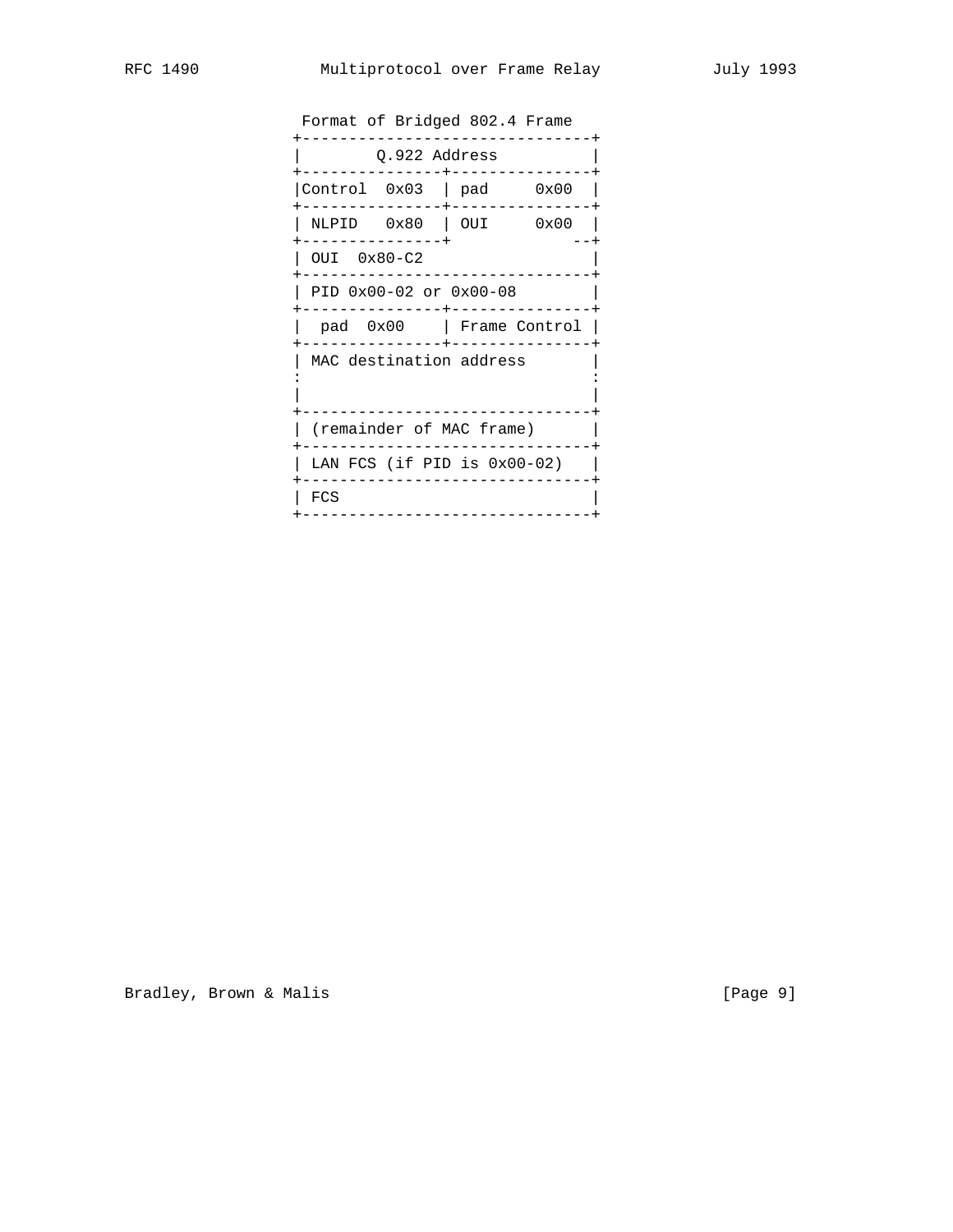| Format of Bridged 802.5 Frame |                                |     |      |
|-------------------------------|--------------------------------|-----|------|
| Q.922 Address                 |                                |     |      |
| Control 0x03                  |                                | pad | 0x00 |
| NLPID                         | 0x80                           | OUI | 0x00 |
| OUI                           | $0x80 - C2$                    |     |      |
| PID                           | $0x00-03$ or $0x00-09$         |     |      |
| pad                           | $0x00$   Frame Control         |     |      |
|                               | MAC destination address        |     |      |
|                               |                                |     |      |
|                               | (remainder of MAC frame)       |     |      |
|                               | LAN FCS (if PID is $0x00-03$ ) |     |      |
|                               |                                |     |      |
| FCS                           |                                |     |      |

Bradley, Brown & Malis (Page 10)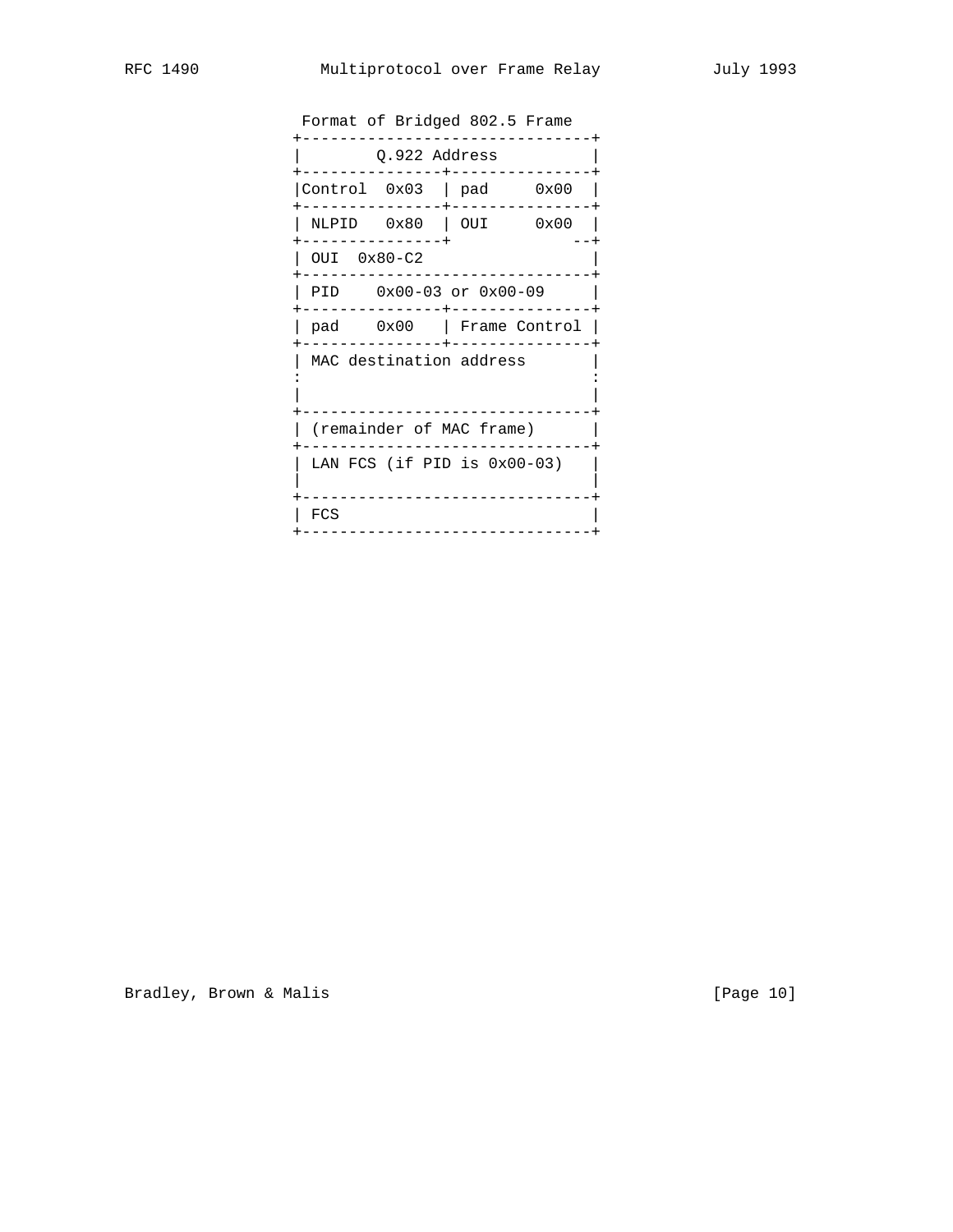| Format of Bridged FDDI Frame |  |                                |                          |
|------------------------------|--|--------------------------------|--------------------------|
| Q.922 Address                |  |                                |                          |
| Control $0x03$   pad $0x00$  |  |                                |                          |
|                              |  | NLPID 0x80   OUI 0x00          |                          |
| OUI 0x80-C2                  |  |                                |                          |
|                              |  | PID 0x00-04 or 0x00-0A         |                          |
|                              |  |                                | pad 0x00   Frame Control |
|                              |  | MAC destination address        |                          |
|                              |  |                                |                          |
|                              |  | (remainder of MAC frame)       |                          |
|                              |  | LAN FCS (if PID is $0x00-04$ ) |                          |
|                              |  |                                |                          |
| FCS                          |  |                                |                          |

Bradley, Brown & Malis (Page 11)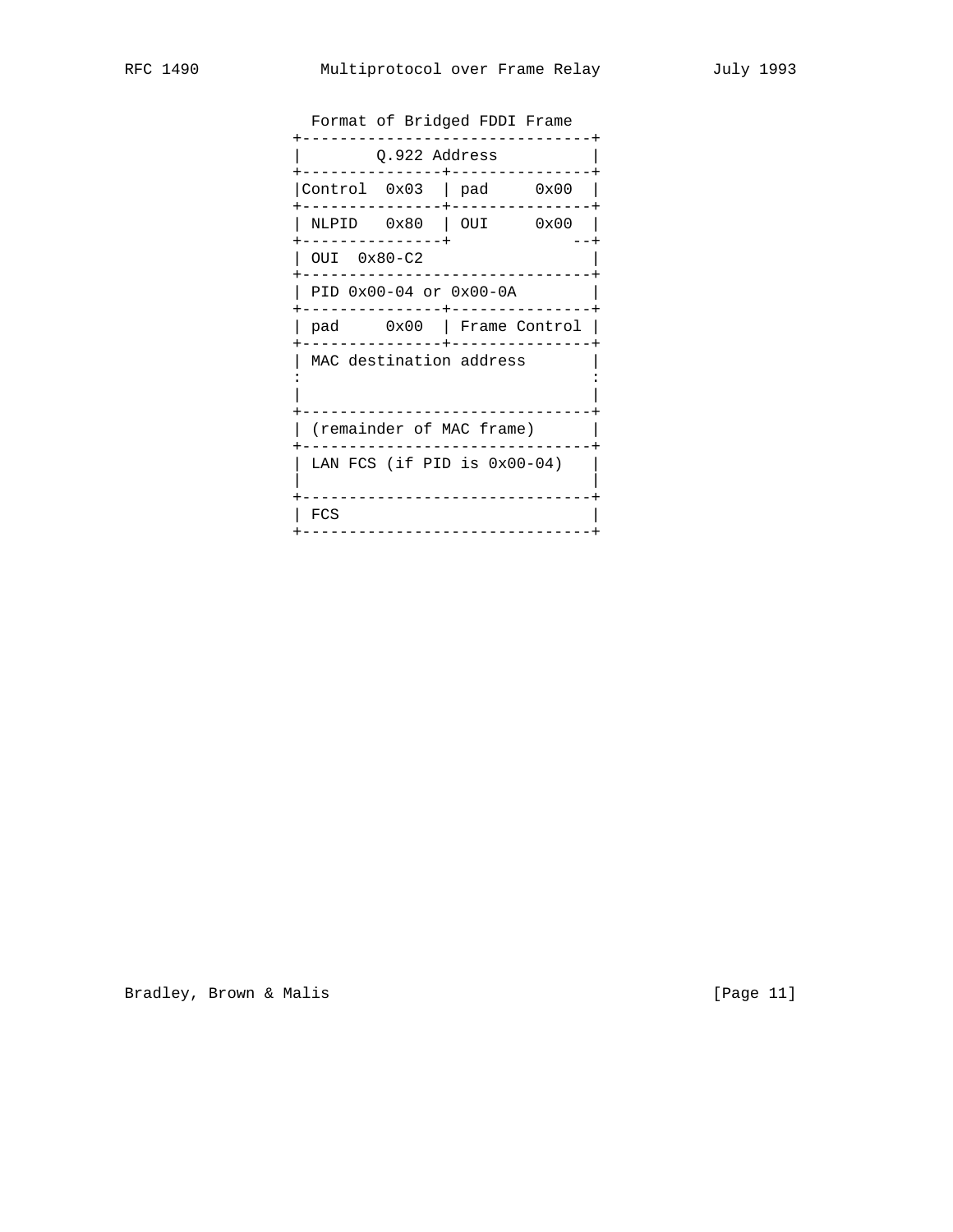|                          | Format of Bridged 802.6 Frame<br>--------      |               |
|--------------------------|------------------------------------------------|---------------|
|                          | Q.922 Address                                  |               |
|                          | Control $0x03$   pad $0x00$                    |               |
|                          | NLPID 0x80   OUI 0x00                          |               |
| ---------<br>OUI 0x80-C2 |                                                |               |
|                          | $PID$ $0x00-0B$                                |               |
| ------                   | Reserved   BEtag  <br>-------+---------------+ | Common        |
|                          | BAsize                                         | PDU<br>Header |
| MAC destination address  |                                                |               |
|                          |                                                |               |
| (remainder of MAC frame) |                                                |               |
|                          |                                                |               |
|                          | Common PDU Trailer                             |               |
| FCS                      | --------------------------                     |               |
|                          | ---------------                                |               |

 Note that in bridge 802.6 PDUs, there is only one choice for the PID value, since the presence of a CRC-32 is indicated by the CIB bit in the header of the MAC frame.

 The Common Protocol Data Unit (CPDU) Header and Trailer are conveyed to allow pipelining at the egress bridge to an 802.6 subnetwork. Specifically, the CPDU Header contains the BAsize field, which contains the length of the PDU. If this field is not available to the egress 802.6 bridge, then that bridge cannot begin to transmit the segmented PDU until it has received the entire PDU, calculated the length, and inserted the length into the BAsize field. If the field is available, the egress 802.6 bridge can extract the length from the BAsize field of the Common PDU Header, insert it into the corresponding field of the first segment, and immediately transmit the segment onto the 802.6 subnetwork. Thus, the bridge can begin transmitting the 802.6 PDU before it has received the complete PDU.

 One should note that the Common PDU Header and Trailer of the encapsulated frame should not be simply copied to the outgoing 802.6

Bradley, Brown & Malis [Page 12]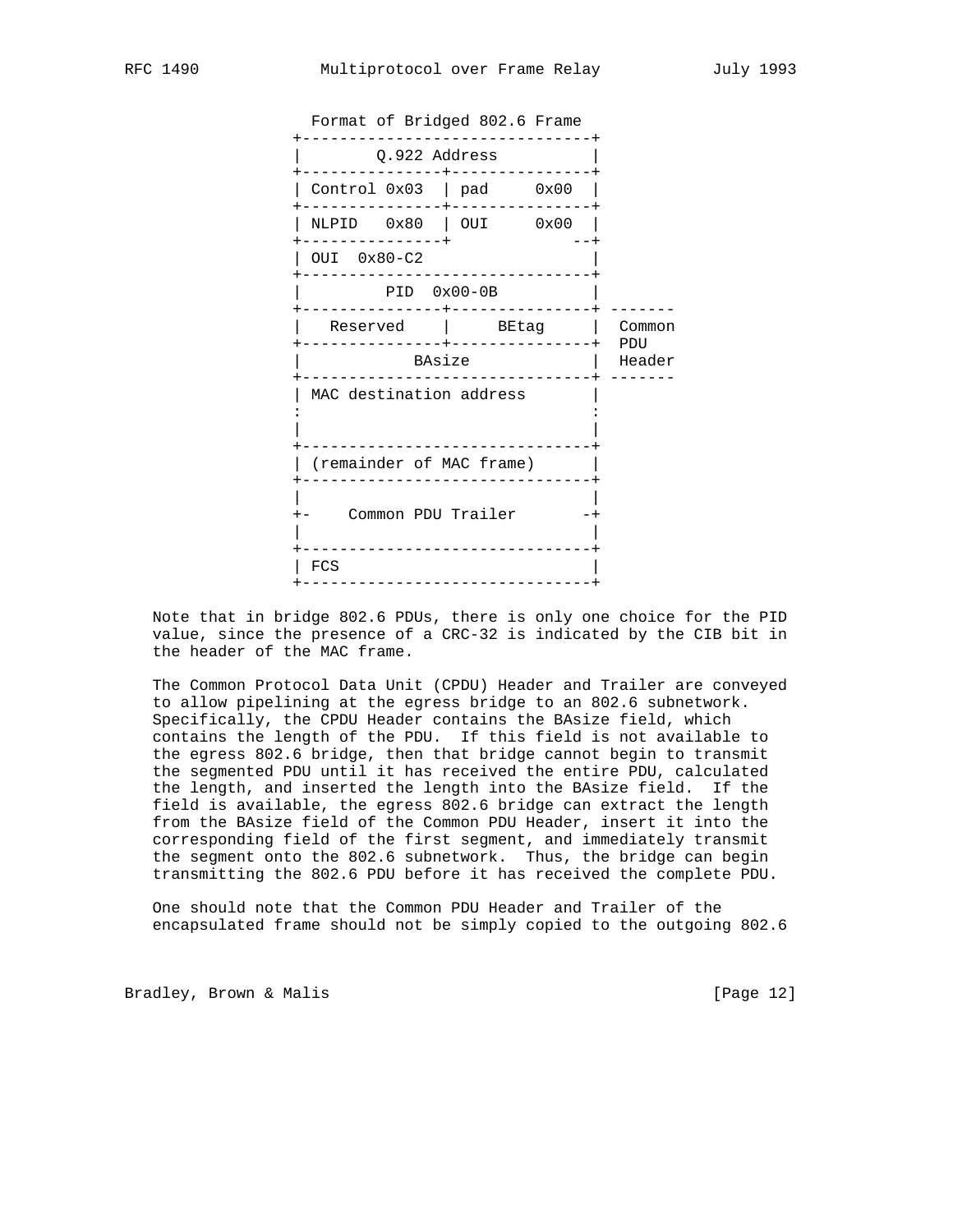subnetwork because the encapsulated BEtag value may conflict with the previous BEtag value transmitted by that bridge.



4. Data Link Layer Parameter Negotiation

 Frame Relay stations may choose to support the Exchange Identification (XID) specified in Appendix III of Q.922 [1]. This XID exchange allows the following parameters to be negotiated at the initialization of a Frame Relay circuit: maximum frame size N201, retransmission timer T200, and the maximum number of outstanding Information (I) frames K.

 A station may indicate its unwillingness to support acknowledged mode multiple frame operation by specifying a value of zero for the maximum window size, K.

 If this exchange is not used, these values must be statically configured by mutual agreement of Data Link Connection (DLC) endpoints, or must be defaulted to the values specified in Section 5.9 of Q.922:

Bradley, Brown & Malis [Page 13]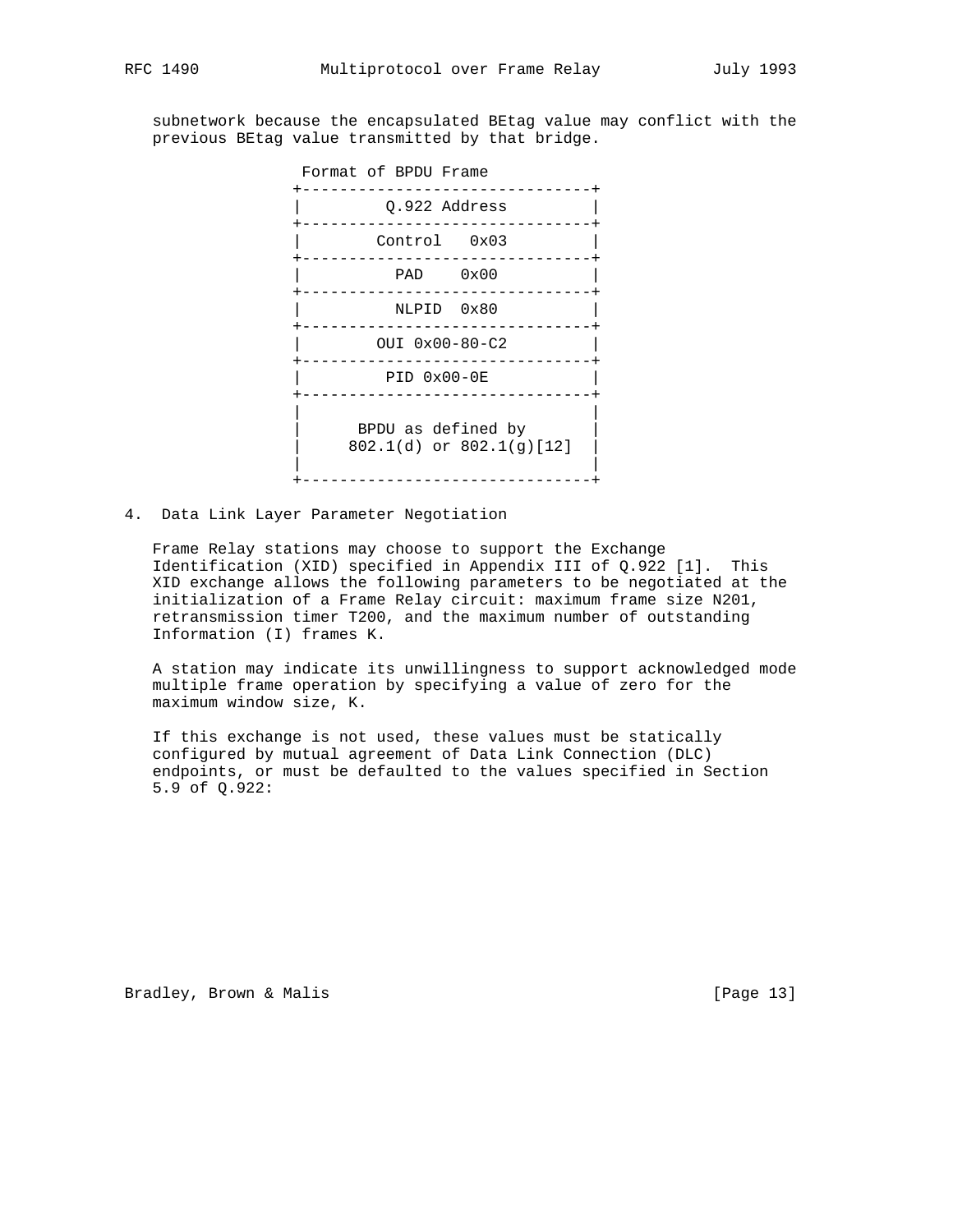N201: 260 octets K: 3 for a 16 Kbps link, 7 for a 64 Kbps link, 32 for a 384 Kbps link, 40 for a 1.536 Mbps or above link

T200: 1.5 seconds [see Q.922 for further details]

 If a station supporting XID receives an XID frame, it shall respond with an XID response. In processing an XID, if the remote maximum frame size is smaller than the local maximum, the local system shall reduce the maximum size it uses over this DLC to the remotely specified value. Note that this shall be done before generating a response XID.

 The following diagram describes the use of XID to specify non-use of acknowledged mode multiple frame operation.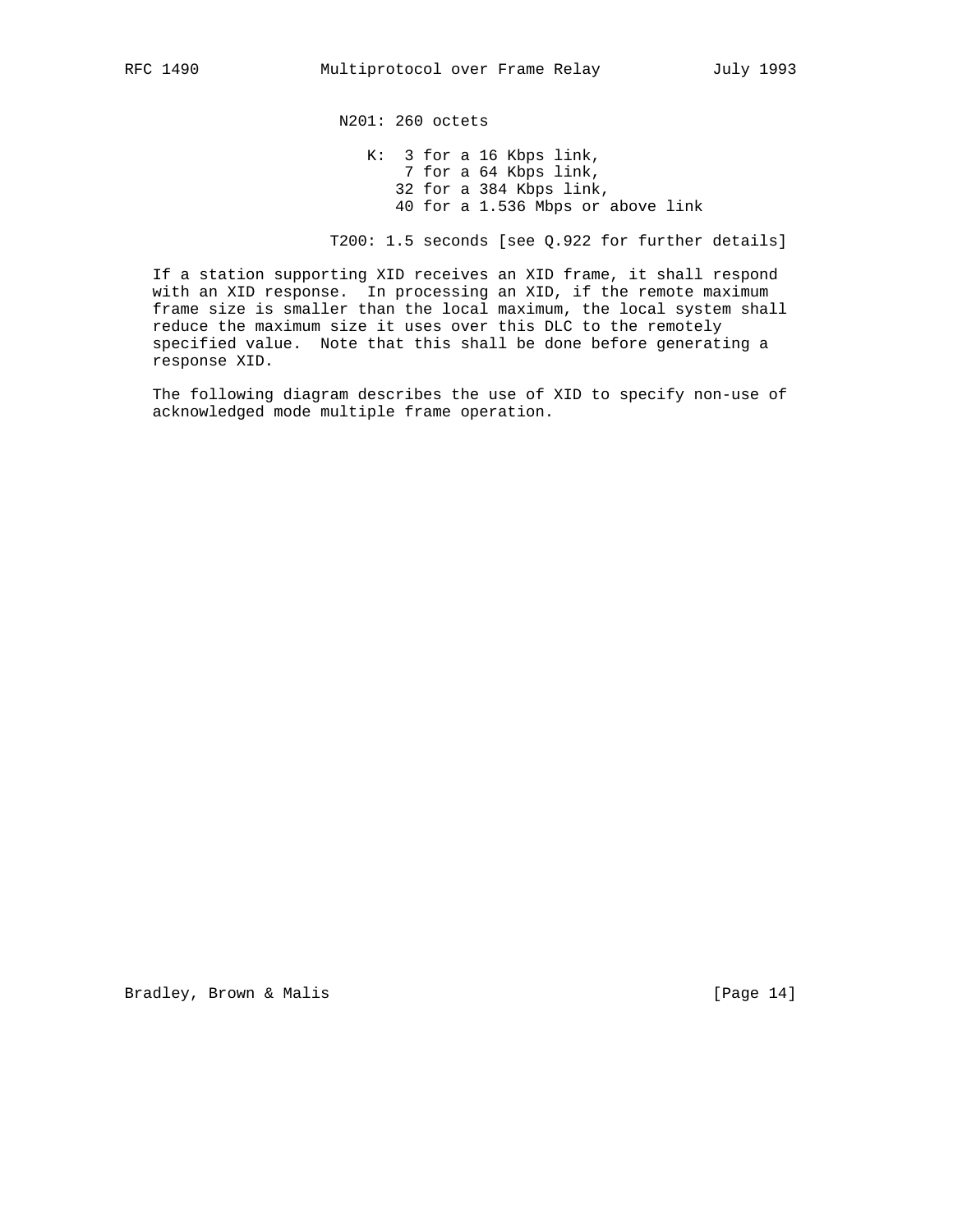| --------------                                  |                            |
|-------------------------------------------------|----------------------------|
| Address                                         | $(2,3$ or $4$ octets)      |
| Control 0xAF                                    |                            |
| $- - - - - -$<br>format 0x82<br>--------------+ |                            |
| Group ID 0x80                                   |                            |
| Group Length  <br>$0x00-0E$                     | (2 octets)                 |
| $0 \times 05$                                   | PI = Frame Size (transmit) |
| --------<br>-------+<br>$0 \times 02$           | $PL = 2$                   |
| Maximum<br>Frame Size                           | (2 octets)                 |
| -------------<br>0x06                           | PI = Frame Size (receive)  |
| $0 \times 02$                                   | $PL = 2$                   |
| Maximum<br>Frame Size                           | (2 octets)                 |
| 0x07                                            | $PI = Window Size$         |
| 0x01<br>-------------+                          | $PL = 1$                   |
| 0x00                                            |                            |
| 0x09                                            | PI = Retransmission Timer  |
| $0 \times 01$                                   | $PL = 1$                   |
| 0x00                                            |                            |
| FCS                                             | (2 octets)                 |
| ---------------+                                |                            |

Non-use of Acknowledged Mode Multiple Frame Operation

6. Fragmentation Issues

 Fragmentation allows the exchange of packets that are greater than the maximum frame size supported by the underlying network. In the

Bradley, Brown & Malis [Page 15]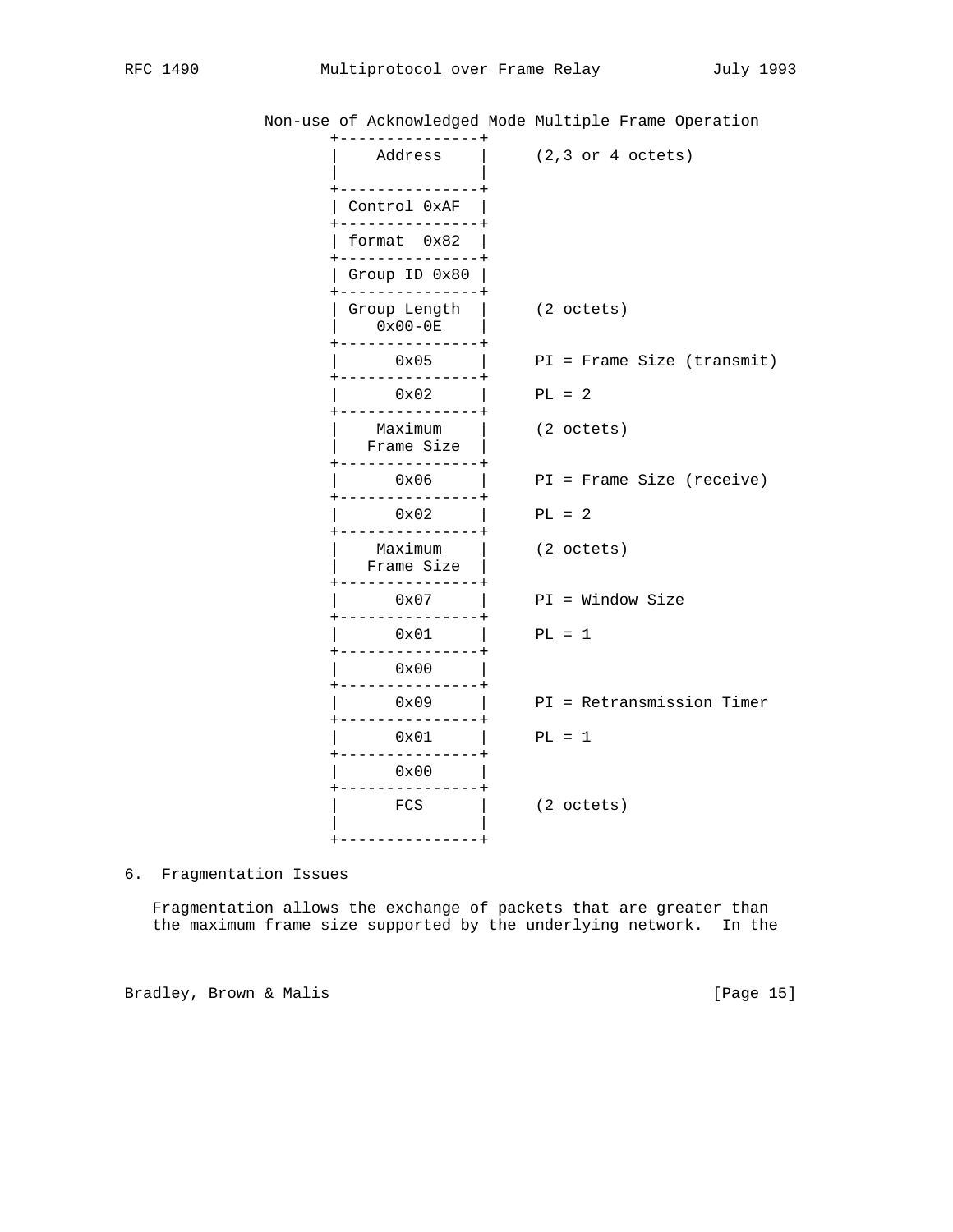case of Frame Relay, the network may support a maximum frame size as small as 262 octets. Because of this small maximum size, it is recommended, but not required, to support fragmentation and reassembly.

 Unlike IP fragmentation procedures, the scope of Frame Relay fragmentation procedure is limited to the boundary (or DTEs) of the Frame Relay network.

 The general format of fragmented packets is the same as any other encapsulated protocol. The most significant difference being that the fragmented packet will contain the encapsulation header. That is, a packet is first encapsulated (with the exception of the address and control fields) as defined above. Large packets are then broken up into frames appropriate for the given Frame Relay network and are encapsulated using the Frame Relay fragmentation format. In this way, a station receiving fragments may reassemble them and then put the reassembled packet through the same processing path as a packet that had not been fragmented.

 Within Frame Relay fragments are encapsulated using the SNAP format with an OUI of 0x00-80-C2 and a PID of 0x00-0D. Individual fragments will, therefore, have the following format:



The sequence field is a two octet identifier that is incremented

Bradley, Brown & Malis [Page 16]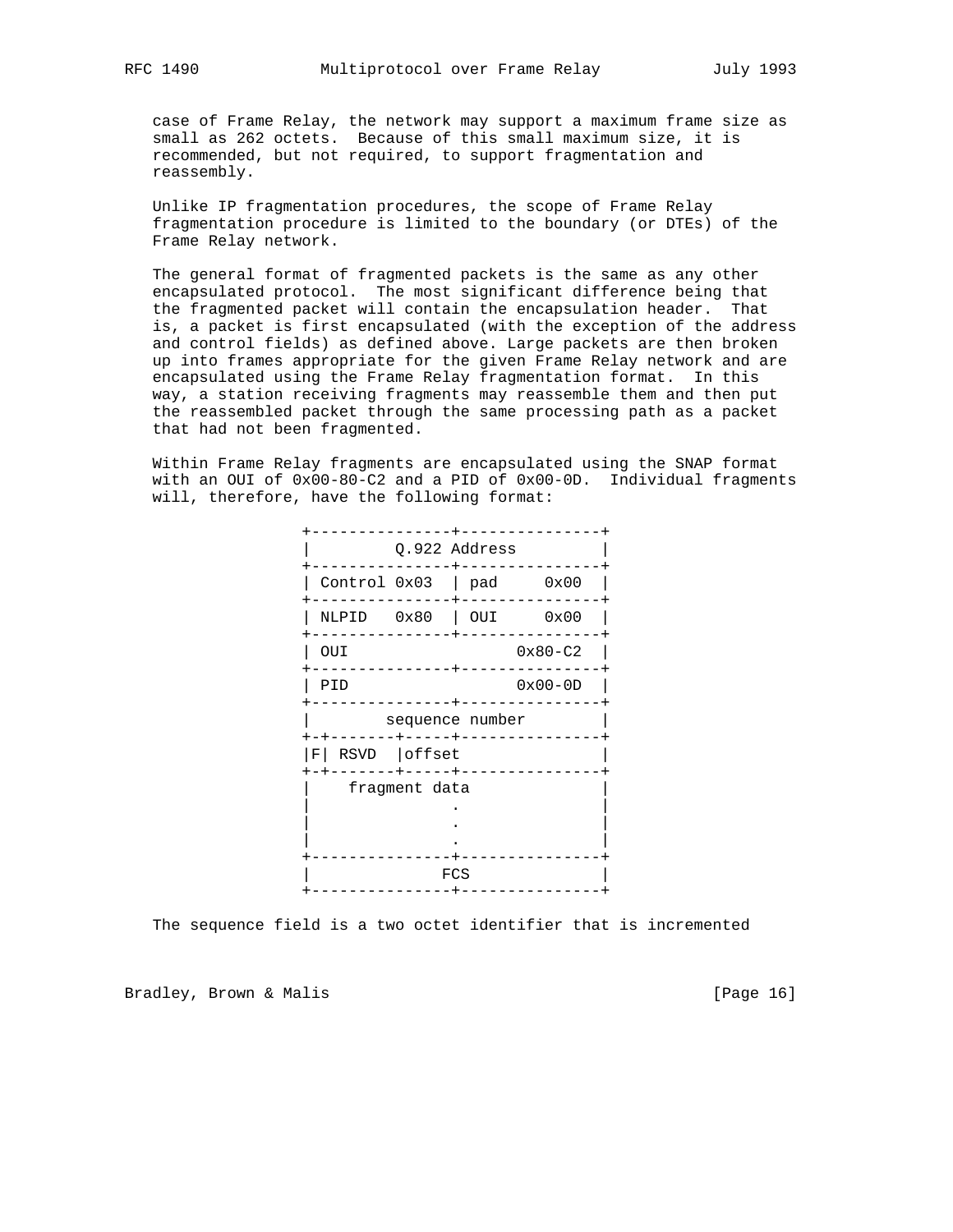every time a new complete message is fragmented. It allows detection of lost frames and is set to a random value at initialization.

 The reserved field is 4 bits long and is not currently defined. It must be set to 0.

 The final bit is a one bit field set to 1 on the last fragment and set to 0 for all other fragments.

 The offset field is an 11 bit value representing the logical offset of this fragment in bytes divided by 32. The first fragment must have an offset of zero.

 The following figure shows how a large IP datagram is fragmented over Frame Relay. In this example, the complete datagram is fragmented into two Frame Relay frames.

Bradley, Brown & Malis [Page 17]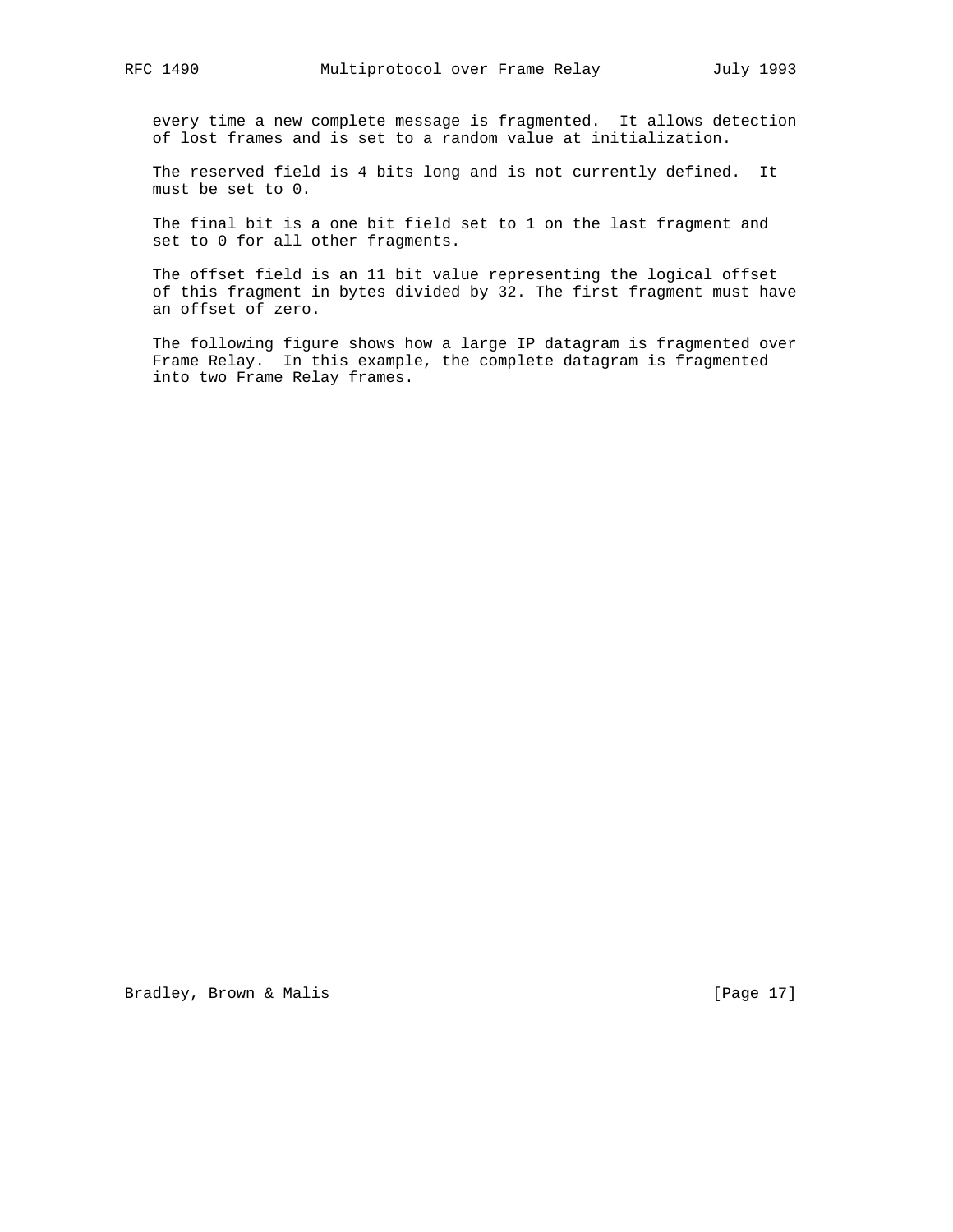|                   |            | Frame Relay Fragmentation Example                  |                                             |             |                             |               |  |
|-------------------|------------|----------------------------------------------------|---------------------------------------------|-------------|-----------------------------|---------------|--|
|                   |            |                                                    |                                             |             | Q.922 Address               |               |  |
|                   |            |                                                    | Ctrl $0x03$   pad $0x00$                    |             |                             |               |  |
|                   |            |                                                    | $------$<br>NLPID 0x80   OUI 0x00           |             |                             |               |  |
|                   |            |                                                    | OUI                                         |             |                             | $0x80 - C2$   |  |
| ctrl 0x03         | NLPID 0xCC |                                                    | ----------+-----<br>PID                     |             |                             | $0x00-0D$     |  |
|                   |            |                                                    | sequence number<br>+------+--+---------     |             |                             | n             |  |
|                   |            |                                                    | $0$ RSVD offset $(0)$<br>-+------+--+------ |             |                             |               |  |
|                   |            |                                                    | ctrl 0x03  NLPID 0xCC                       |             |                             |               |  |
| large IP datagram |            | --------+------<br>first m bytes of<br>IP datagram |                                             |             |                             |               |  |
|                   |            |                                                    |                                             | FCS         |                             |               |  |
|                   |            |                                                    |                                             |             |                             |               |  |
|                   |            |                                                    |                                             |             |                             | Q.922 Address |  |
|                   |            |                                                    | Ctrl 0x03                                   |             | $\vert$ pad $0 \times 00$   |               |  |
|                   |            |                                                    | NLPID 0x80   OUI 0x00                       |             |                             |               |  |
|                   |            |                                                    | OUI                                         |             |                             | $0x80 - C2$   |  |
|                   |            |                                                    | PID                                         |             |                             | $0x00-0D$     |  |
|                   |            |                                                    | sequence number<br>-+------+--+--------     |             |                             | n             |  |
|                   |            |                                                    | $1$ RSVD offset $(m/32)$                    |             |                             |               |  |
|                   |            |                                                    |                                             | $- - - - +$ | remainder of IP<br>datagram |               |  |
|                   |            |                                                    |                                             | <b>FCS</b>  |                             |               |  |
|                   |            |                                                    |                                             |             |                             |               |  |

Frame Relay Fragmentation Example

 Fragments must be sent in order starting with a zero offset and ending with the final fragment. These fragments must not be

Bradley, Brown & Malis (Page 18)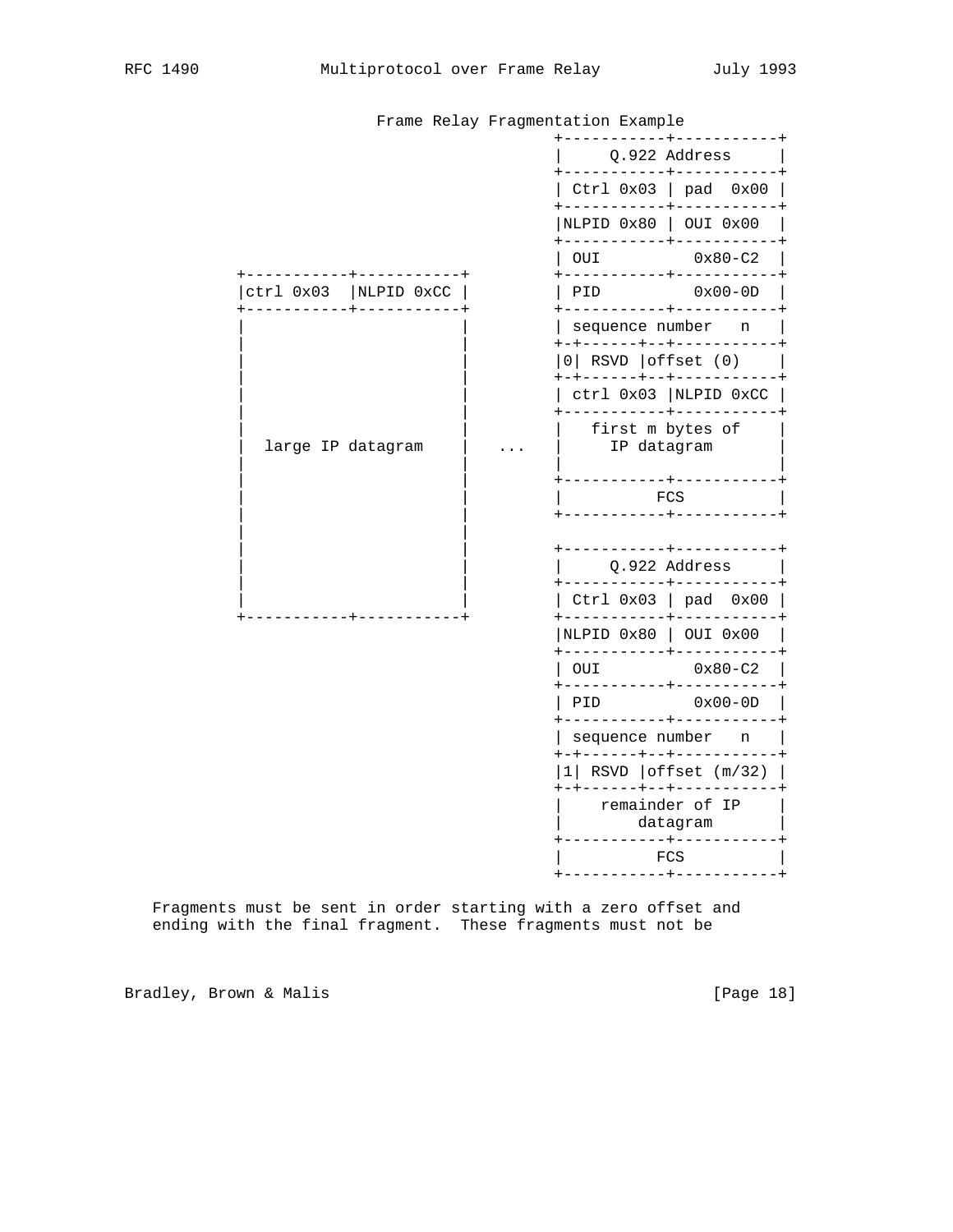interrupted with other packets or information intended for the same DLC. An end station must be able to re-assemble up to 2K octets and is suggested to support up to 8K octet re-assembly. If at any time during this re-assembly process, a fragment is corrupted or a fragment is missing, the entire message is dropped. The upper layer protocol is responsible for any retransmission in this case. Note that there is no reassembly timer, nor is one needed. This is because the Frame Relay service is required to deliver frames in order.

 This fragmentation algorithm is not intended to reliably handle all possible failure conditions. As with IP fragmentation, there is a small possibility of reassembly error and delivery of an erroneous packet. Inclusion of a higher layer checksum greatly reduces this risk.

7. Address Resolution

 There are situations in which a Frame Relay station may wish to dynamically resolve a protocol address. Address resolution may be accomplished using the standard Address Resolution Protocol (ARP) [6] encapsulated within a SNAP encoded Frame Relay packet as follows:

| Q.922 Address     |            |                    |            |                           |
|-------------------|------------|--------------------|------------|---------------------------|
| Control (UI) 0x03 | pad        | 0x00               |            |                           |
| $NLPID = 0x80$    |            | $OUT = 0x00-00-00$ | $+$<br>ARP | SNAP Header<br>Indicating |
| $PID = 0x0806$    |            |                    |            |                           |
|                   | ARP packet |                    |            |                           |
|                   |            |                    |            |                           |

Where the ARP packet has the following format and values:

| Data:   |         |                                      |
|---------|---------|--------------------------------------|
| ar\$hrd | 16 bits | Hardware type                        |
| aršpro  | 16 bits | Protocol type                        |
| ar\$hln | 8 bits  | Octet length of hardware address (n) |

Bradley, Brown & Malis [Page 19]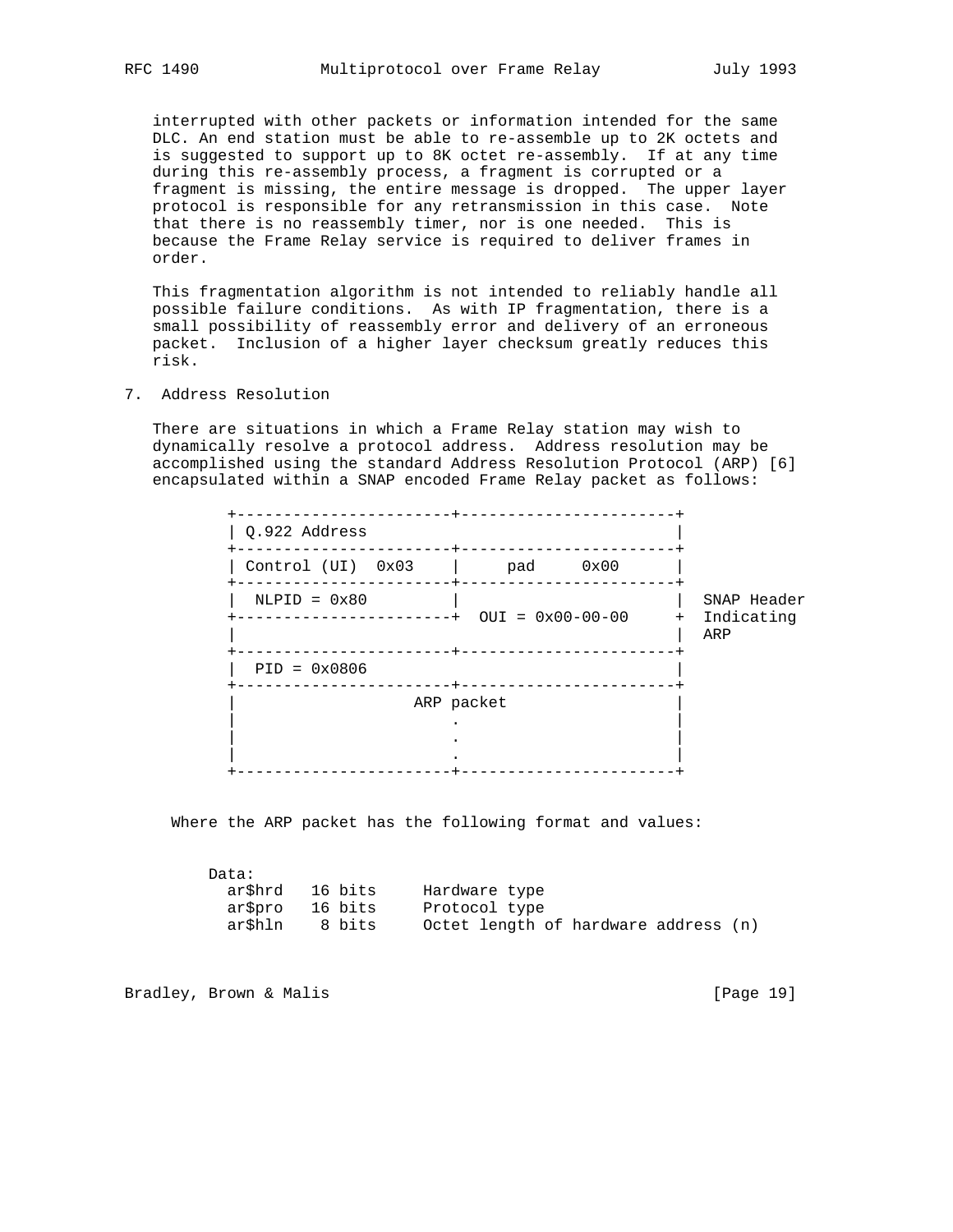| ar\$pln<br>ar\$op<br>ar\$sha<br>ar\$spa<br>ar\$tha<br>ar\$tpa | 8 bits<br>16 bits<br>noctets<br>moctets<br>noctets<br>moctets | Octet length of protocol address (m)<br>Operation code (request or reply)<br>source hardware address<br>source protocol address<br>target hardware address<br>target protocol address |
|---------------------------------------------------------------|---------------------------------------------------------------|---------------------------------------------------------------------------------------------------------------------------------------------------------------------------------------|
|                                                               | $(0x000F)$ [7].                                               | ar\$hrd - assigned to Frame Relay is 15 decimal                                                                                                                                       |
|                                                               |                                                               | ar\$pro - see assigned numbers for protocol ID number for<br>the protocol using ARP. (IP is 0x0800).                                                                                  |

- ar\$hln length in bytes of the address field (2, 3, or 4)
- ar\$pln protocol address length is dependent on the protocol (ar\$pro) (for IP ar\$pln is 4).
- ar\$op 1 for request and 2 for reply.
- ar\$sha Q.922 source hardware address, with C/R, FECN, BECN, and DE set to zero.
- ar\$tha Q.922 target hardware address, with C/R, FECN, BECN, and DE set to zero.

 Because DLCIs within most Frame Relay networks have only local significance, an end station will not have a specific DLCI assigned to itself. Therefore, such a station does not have an address to put into the ARP request or reply. Fortunately, the Frame Relay network does provide a method for obtaining the correct DLCIs. The solution proposed for the locally addressed Frame Relay network below will work equally well for a network where DLCIs have global significance.

 The DLCI carried within the Frame Relay header is modified as it traverses the network. When the packet arrives at its destination, the DLCI has been set to the value that, from the standpoint of the receiving station, corresponds to the sending station. For example, in figure 1 below, if station A were to send a message to station B, it would place DLCI 50 in the Frame Relay header. When station B received this message, however, the DLCI would have been modified by the network and would appear to B as DLCI 70.

Bradley, Brown & Malis [Page 20]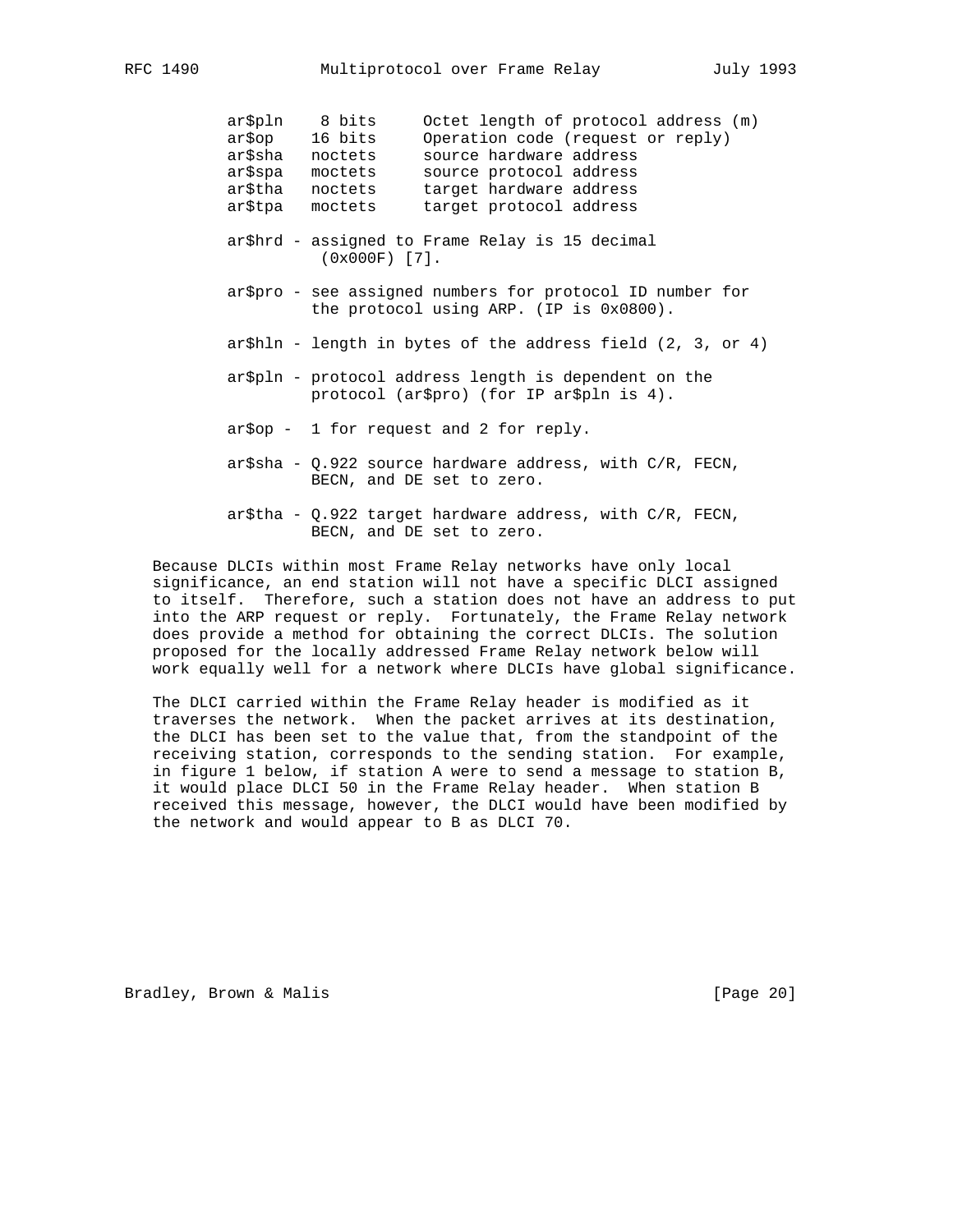

 Lines between stations represent data link connections (DLCs). The numbers indicate the local DLCI associated with each connection.

> DLCI to Q.922 Address Table for Figure 1 DLCI (decimal) Q.922 address (hex) 50 0x0C21 60 0x0CC1<br>70 0x1061 70 0x1061<br>80 0x1401 0x1401

 If you know about frame relay, you should understand the correlation between DLCI and Q.922 address. For the uninitiated, the translation between DLCI and Q.922 address is based on a two byte address length using the Q.922 encoding format. The format is:

|                                      | 8 7 6 5 4 3 2                     |  |  |  |
|--------------------------------------|-----------------------------------|--|--|--|
|                                      | ----------------------+---+---+   |  |  |  |
| DLCI (high order) $ c/r $ ea         |                                   |  |  |  |
| +--------------+----+----+---+---    |                                   |  |  |  |
| DLCI (lower)   FECN   BECN   DE   EA |                                   |  |  |  |
|                                      | --------------+----+----+----+--- |  |  |  |

 For ARP and its variants, the FECN, BECN, C/R and DE bits are assumed to be 0.

When an ARP message reaches a destination, all hardware addresses

Bradley, Brown & Malis [Page 21]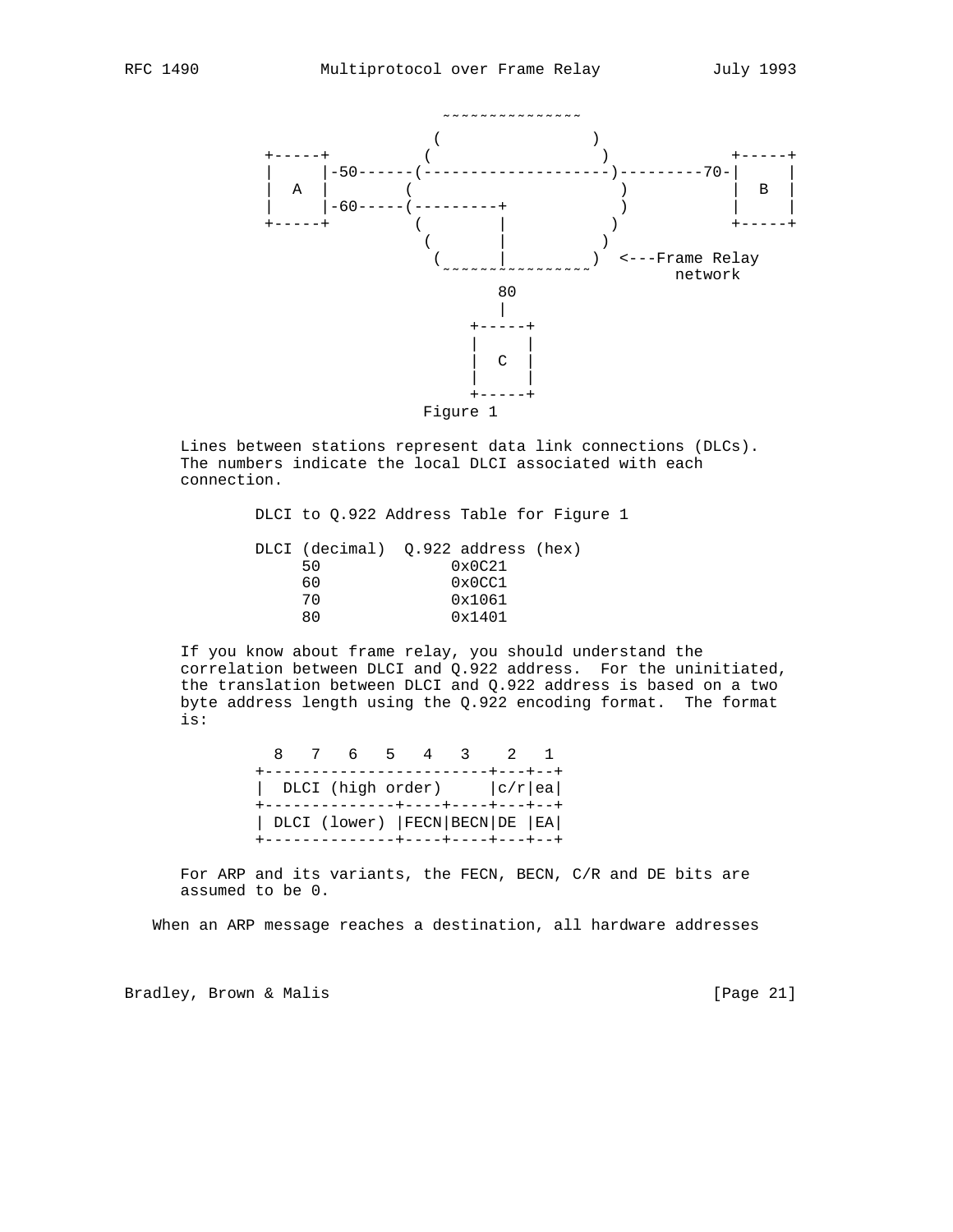will be invalid. The address found in the frame header will, however, be correct. Though it does violate the purity of layering, Frame Relay may use the address in the header as the sender hardware address. It should also be noted that the target hardware address, in both ARP request and reply, will also be invalid. This should not cause problems since ARP does not rely on these fields and in fact, an implementation may zero fill or ignore the target hardware address field entirely.

 As an example of how this address replacement scheme may work, refer to figure 1. If station A (protocol address pA) wished to resolve the address of station B (protocol address pB), it would format an ARP request with the following values:

| 1 (request) |
|-------------|
|             |
|             |
|             |
|             |
|             |

 Because station A will not have a source address associated with it, the source hardware address field is not valid. Therefore, when the ARP packet is received, it must extract the correct address from the Frame Relay header and place it in the source hardware address field. This way, the ARP request from A will become:

 ARP request from A as modified by B ar\$op 1 (request) ar\$sha 0x1061 (DLCI 70) from Frame Relay header ar\$spa pA ar\$tha undefined ar\$tpa pB

 Station B's ARP will then be able to store station A's protocol address and Q.922 address association correctly. Next, station B will form a reply message. Many implementations simply place the source addresses from the ARP request into the target addresses and then fills in the source addresses with its addresses. In this case, the ARP response would be:

> ARP response from B ar\$op 2 (response) ar\$sha unknown ar\$spa pB ar\$tha 0x1061 (DLCI 70) ar\$tpa pA

Bradley, Brown & Malis [Page 22]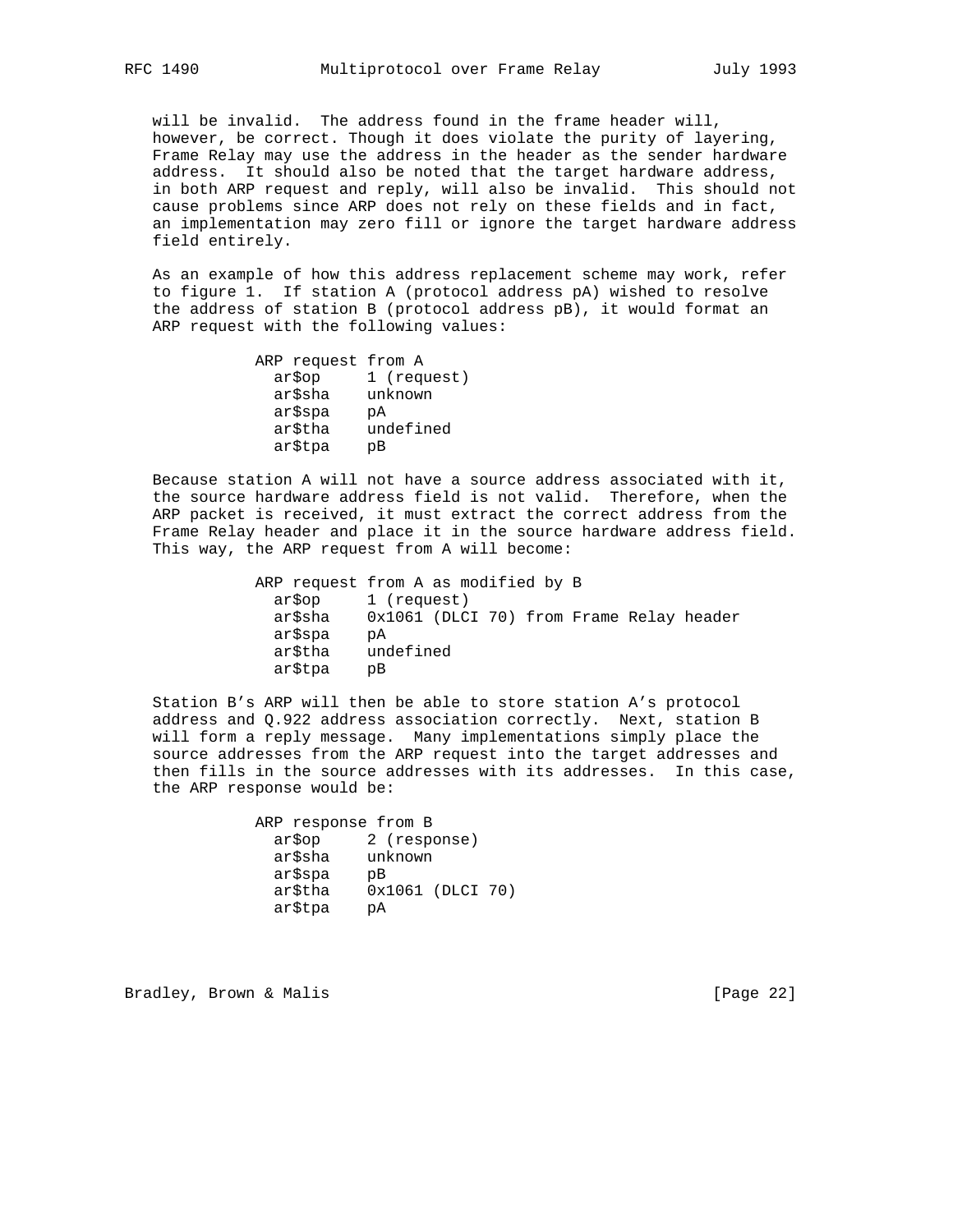Again, the source hardware address is unknown and when the request is received, station A will extract the address from the Frame Relay header and place it in the source hardware address field. Therefore, the response will become:

> ARP response from B as modified by A ar\$op 2 (response) ar\$sha 0x0C21 (DLCI 50) ar\$spa pB ar\$tha 0x1061 (DLCI 70) ar\$tpa pA

 Station A will now correctly recognize station B having protocol address pB associated with Q.922 address 0x0C21 (DLCI 50).

 Reverse ARP (RARP) [8] will work in exactly the same way. Still using figure 1, if we assume station C is an address server, the following RARP exchanges will occur:

| RARP request from A      | RARP request as modified by C |
|--------------------------|-------------------------------|
| ar\$op 3 (RARP request)  | ar\$op 3 (RARP request)       |
| ar\$sha unknown          | $ar\$ sha $0x1401$ (DLCI 80)  |
| ar\$spa undefined        | ar\$spa undefined             |
| ar\$tha 0x0CC1 (DLCI 60) | ar\$tha 0x0CC1 (DLCI 60)      |
| ar\$tpa pC               | ar\$tpa pC                    |

 Station C will then look up the protocol address corresponding to Q.922 address 0x1401 (DLCI 80) and send the RARP response.

| RARP response from C           |            | RARP response as modified by A |
|--------------------------------|------------|--------------------------------|
| $ar\$ {5}op 4 (RARP response)  |            | $ar\$ {5}op 4 (RARP response)  |
| ar\$sha unknown                |            | $ar\$ sha $0x0CC1$ (DLCI 60)   |
| ar\$spa pC                     | ar\$spa pC |                                |
| $ar$tha$ $0x1401$ ( $DLCI$ 80) |            | arStha 0x1401 (DLCI 80)        |
| ar\$tpa pA                     | ar\$tpa pA |                                |

 This means that the Frame Relay interface must only intervene in the processing of incoming packets.

 In the absence of suitable multicast, ARP may still be implemented. To do this, the end station simply sends a copy of the ARP request through each relevant DLC, thereby simulating a broadcast.

 The use of multicast addresses in a Frame Relay environment is presently under study by Frame Relay providers. At such time that the issues surrounding multicasting are resolved, multicast

Bradley, Brown & Malis [Page 23]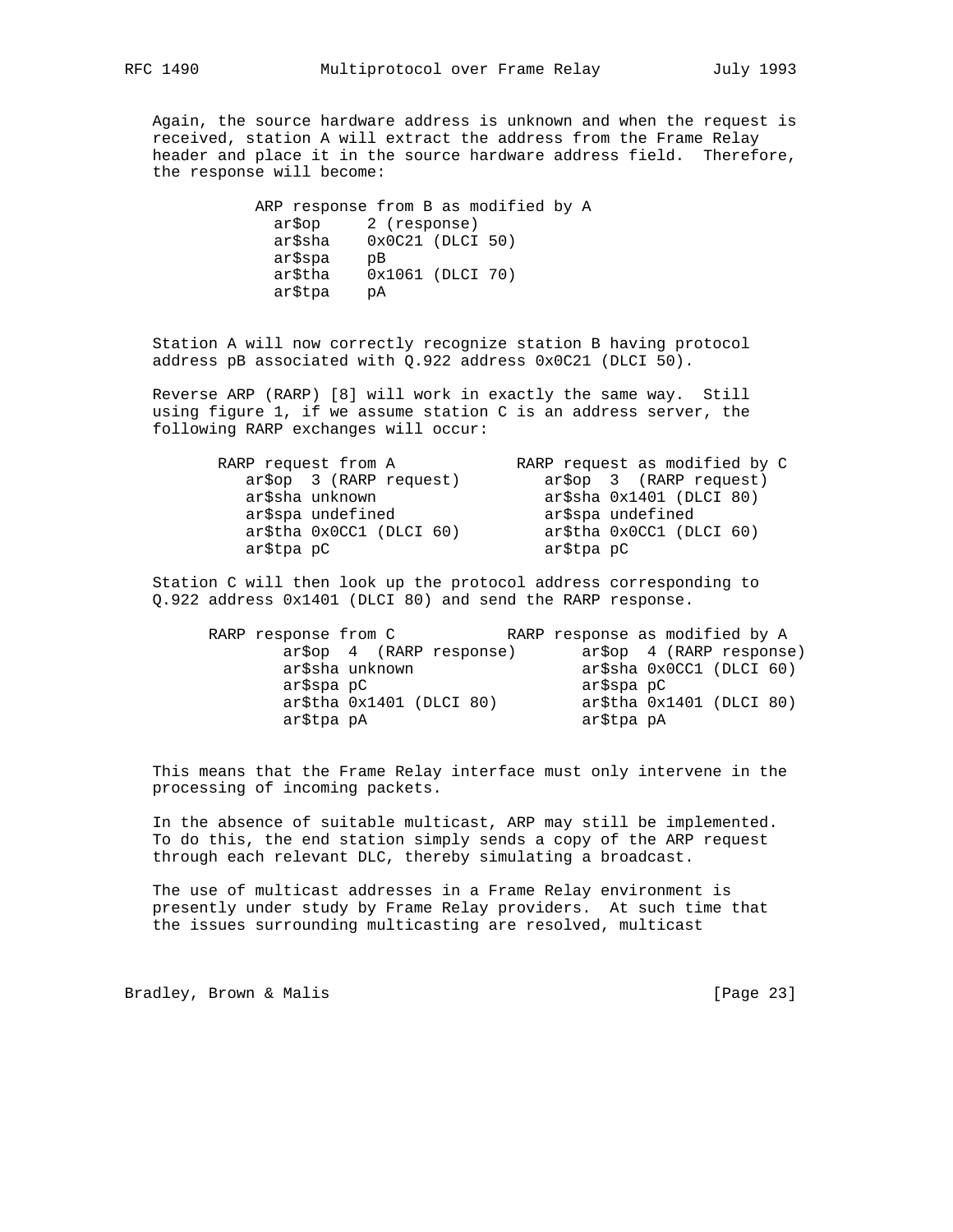addressing may become useful in sending ARP requests and other "broadcast" messages.

 Because of the inefficiencies of broadcasting in a Frame Relay environment, a new address resolution variation was developed. It is called Inverse ARP [11] and describes a method for resolving a protocol address when the hardware address is already known. In Frame Relay's case, the known hardware address is the DLCI. Using Inverse ARP for Frame Relay follows the same pattern as ARP and RARP use. That is the source hardware address is inserted at the receiving station.

 In our example, station A may use Inverse ARP to discover the protocol address of the station associated with its DLCI 50. The Inverse ARP request would be as follows:

> InARP Request from A (DLCI 50) ar\$op 8 (InARP request) ar\$sha unknown ar\$spa pA ar\$tha 0x0C21 (DLCI 50) ar\$tpa unknown

 When Station B receives this packet, it will modify the source hardware address with the Q.922 address from the Frame Relay header. This way, the InARP request from A will become:

```
 ar$op 8 (InARP request)
ar$sha 0x1061
ar$spa pA
ar$tha 0x0C21
ar$tpa unknown.
```
 Station B will format an Inverse ARP response and send it to station A as it would for any ARP message.

8. IP over Frame Relay

 Internet Protocol [9] (IP) datagrams sent over a Frame Relay network conform to the encapsulation described previously. Within this context, IP could be encapsulated in two different ways.

Bradley, Brown & Malis [Page 24]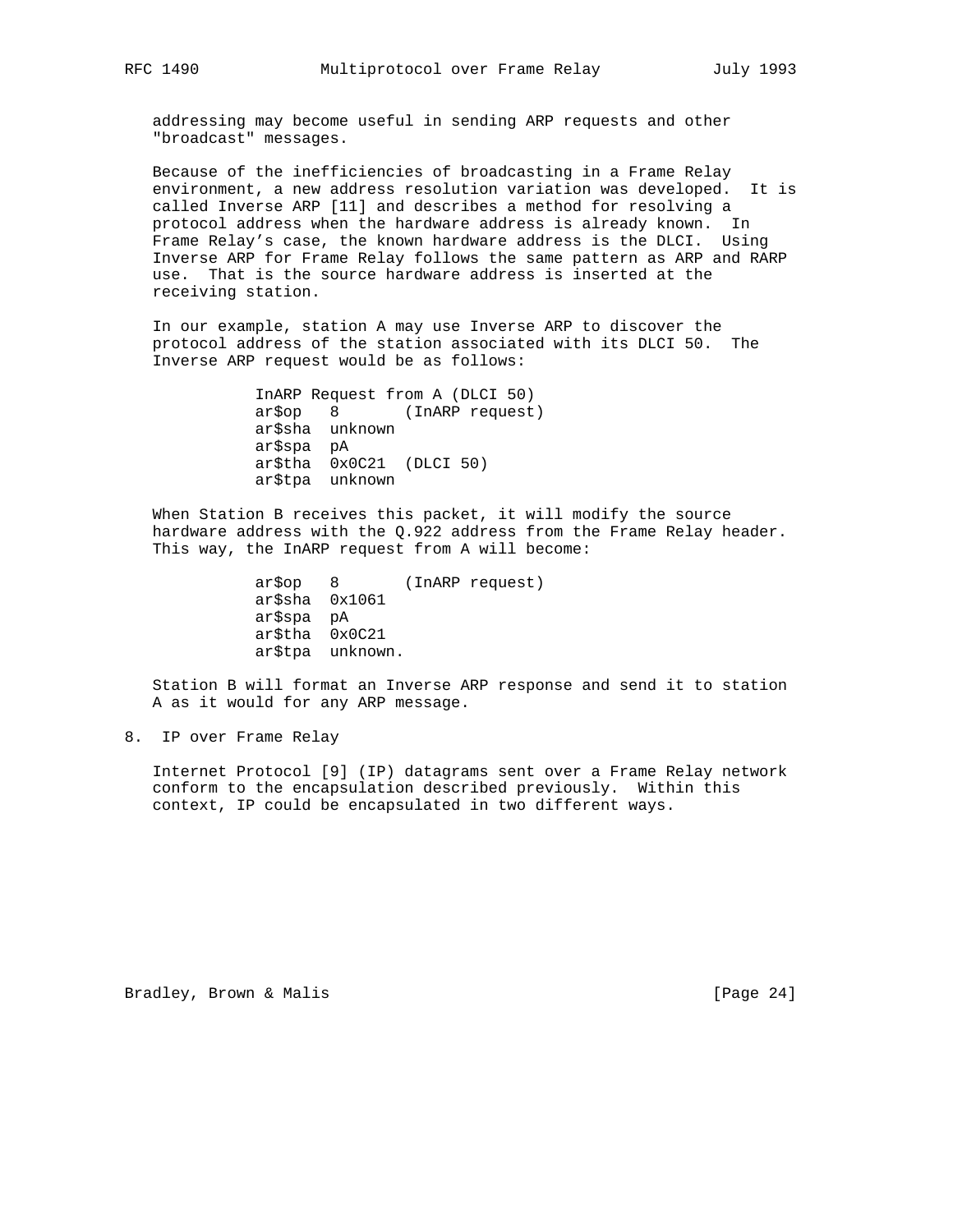1. NLPID value indicating IP +-----------------------+-----------------------+ | Q.922 Address | +-----------------------+-----------------------+  $|$  Control (UI)  $0x03$   $|$  NLPID =  $0xCC$  +-----------------------+-----------------------+ | IP Packet . | | . | | . | +-----------------------+-----------------------+ 2. NLPID value indicating SNAP +-----------------------+-----------------------+  $\vert$  Q.922 Address +-----------------------+-----------------------+ | Control (UI) 0x03 | pad 0x00 |

# +-----------------------+-----------------------+ | NLPID = 0x80 | | SNAP Header +-----------------------+ OUI = 0x00-00-00 + Indicating | | IP +-----------------------+-----------------------+ | PID = 0x0800 | +-----------------------+-----------------------+ IP packet | . | | . | | . | +-----------------------+-----------------------+

 Although both of these encapsulations are supported under the given definitions, it is advantageous to select only one method as the appropriate mechanism for encapsulating IP data. Therefore, IP data shall be encapsulated using the NLPID value of 0xCC indicating IP as shown in option 1 above. This (option 1) is more efficient in transmission (48 fewer bits), and is consistent with the encapsulation of IP in X.25.

9. Other Protocols over Frame Relay

 As with IP encapsulation, there are alternate ways to transmit various protocols within the scope of this definition. To eliminate the conflicts, the SNAP encapsulation is only used if no NLPID value is defined for the given protocol.

As an example of how this works, ISO CLNP has a NLPID defined  $(0x81)$ .

Bradley, Brown & Malis [Page 25]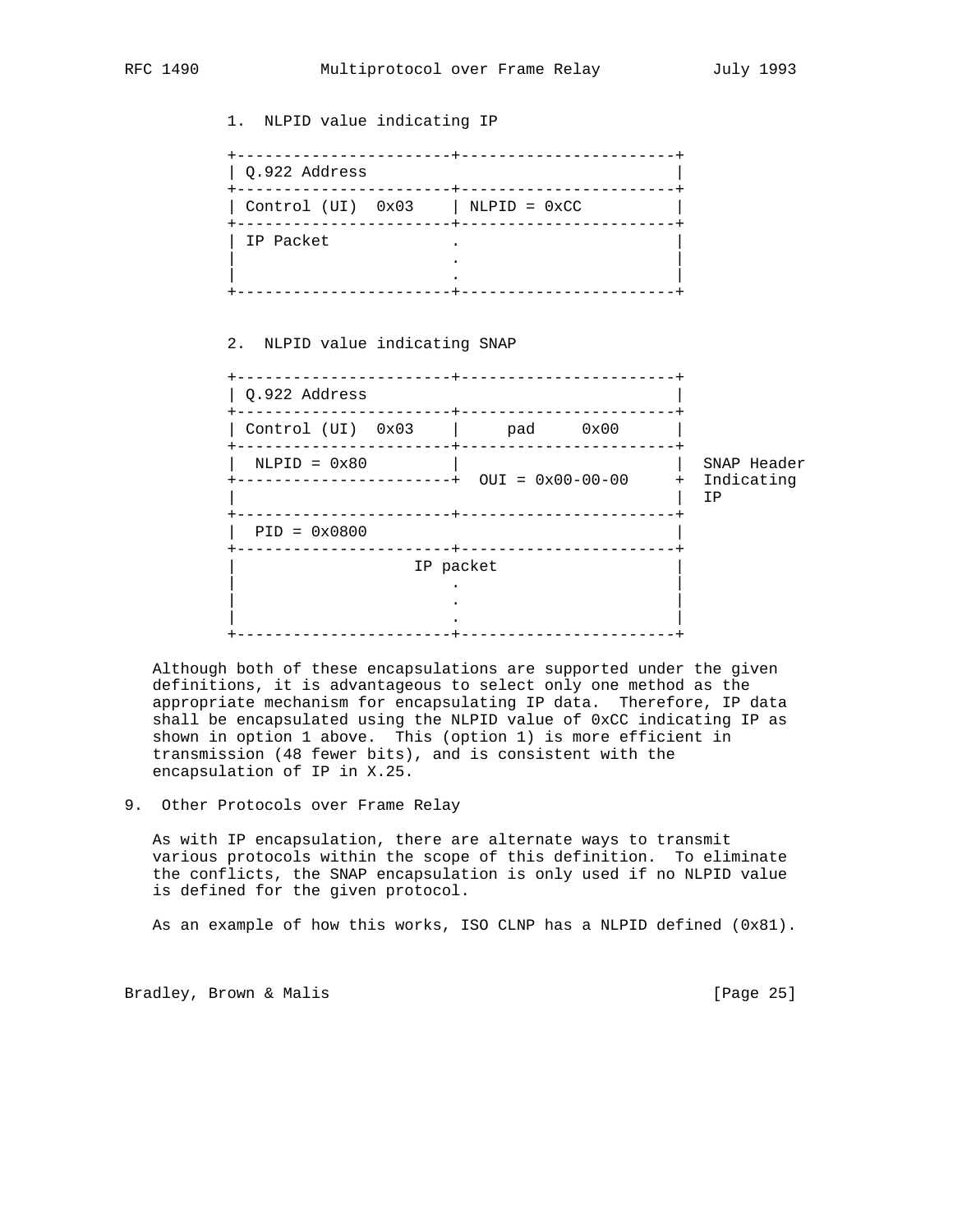Therefore, the NLPID field will indicate ISO CLNP and the data packet will follow immediately. The frame would be as follows:

|         | Q.922 Address            |                                  |
|---------|--------------------------|----------------------------------|
| Control |                          | $(0x03)$   NLPID - $0x81$ (CLNP) |
|         | remainder of CLNP packet |                                  |
|         |                          |                                  |
|         |                          |                                  |

 In this example, the NLPID is used to identify the data packet as CLNP. It is also considered part of the CLNP packet and as such, the NLPID should not be removed before being sent to the upper layers for processing. The NLPID is not duplicated.

 Other protocols, such as IPX, do not have a NLPID value defined. As mentioned above, IPX would be encapsulated using the SNAP header. In this case, the frame would be as follows:

|                         | 0.922 Address | --------------+----------                |
|-------------------------|---------------|------------------------------------------|
| Control 0x03   pad 0x00 |               | ----+------------                        |
| ----------------------  |               | $NLPID - 0x80 (SNAP)   0UI - 0x00 00 00$ |
| $PID = 0x8137$          |               |                                          |
| IPX packet              |               |                                          |

#### 10. Bridging Model for Frame Relay

 The model for bridging in a Frame Relay network is identical to the model for remote bridging as described in IEEE P802.1g "Remote MAC Bridging" [13] and supports the concept of "Virtual Ports". Remote bridges with LAN ports receive and transmit MAC frames to and from the LANS to which they are attached. They may also receive and transmit MAC frames through virtual ports to and from other remote bridges. A virtual port may represent an abstraction of a remote bridge's point of access to one, two or more other remote bridges.

Bradley, Brown & Malis (1998) [Page 26]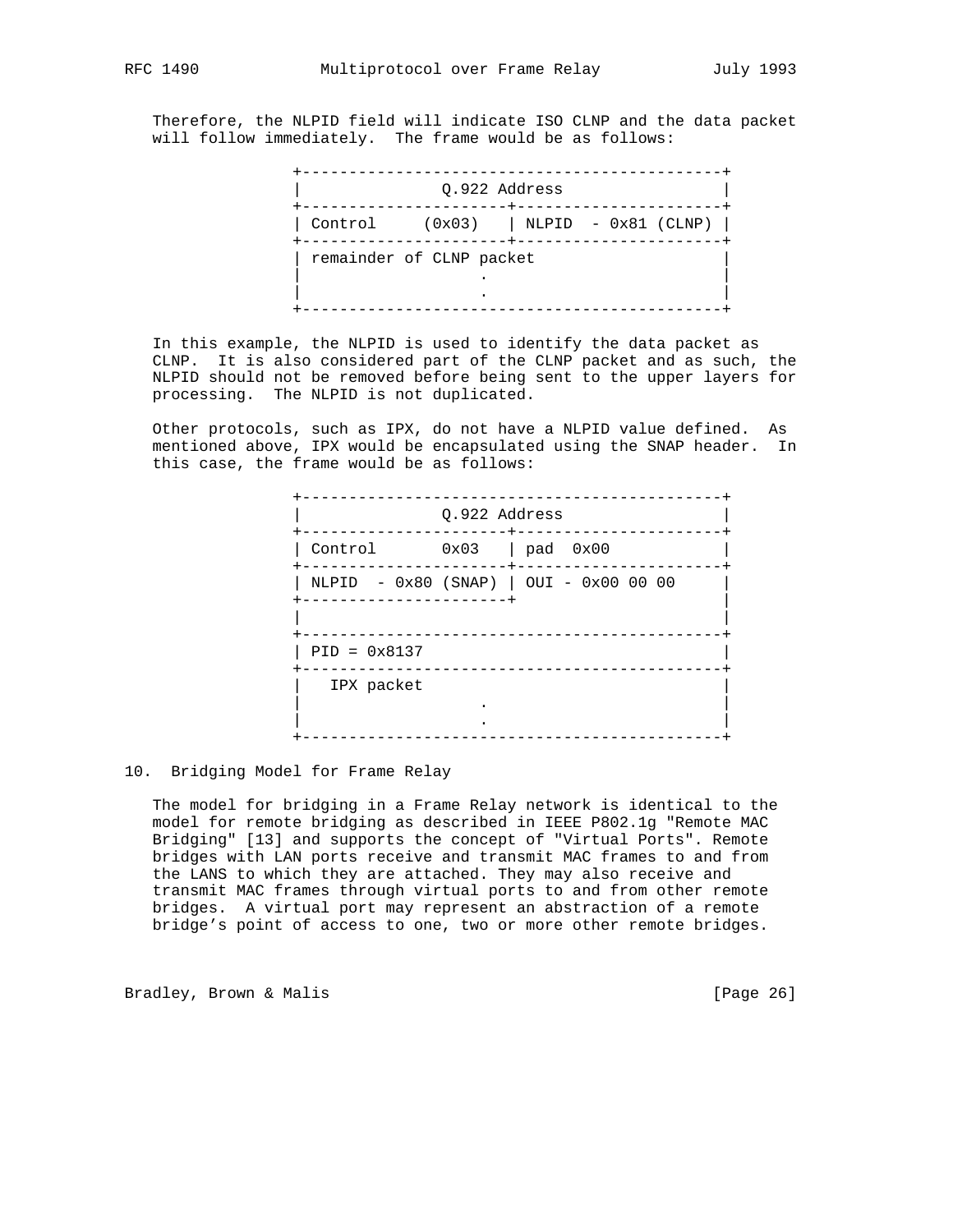Remote Bridges are statically configured as members of a remote bridge group by management. All members of a remote bridge group are connected by one or more virtual ports. The set of remote MAC bridges in a remote bridge group provides actual or \*potential\* MAC layer interconnection between a set of LANs and other remote bridge groups to which the remote bridges attach.

 In a Frame Relay network there must be a full mesh of Frame Relay VCs between bridges of a remote bridge group. If the frame relay network is not a full mesh, then the bridge network must be divided into multiple remote bridge groups.

 The frame relay VCs that interconnect the bridges of a remote bridge group may be combined or used individually to form one or more virtual bridge ports. This gives flexibility to treat the Frame Relay interface either as a single virtual bridge port, with all VCs in a group, or as a collection of bridge ports (individual or grouped VCs).

 When a single virtual bridge port provides the interconnectivity for all bridges of a given remote bridge group (i.e. all VCs are combined into a single virtual port), the standard Spanning Tree Algorithm may be used to determine the state of the virtual port. When more than one virtual port is configured within a given remote bridge group then an "extended" Spanning Tree Algorithm is required. Such an extended algorithm is defined in IEEE 802.1g [13]. The operation of this algorithm is such that a virtual port is only put into backup if there is a loop in the network external to the remote bridge group.

 The simplest bridge configuration for a Frame Relay network is the LAN view where all VCs are combined into a single virtual port. Frames, such as BPDUs, which would be broadcast on a LAN, must be flooded to each VC (or multicast if the service is developed for Frame Relay services). Flooding is performed by sending the packet to each relevant DLC associated with the Frame Relay interface. The VCs in this environment are generally invisible to the bridge. That is, the bridge sends a flooded frame to the frame relay interface and does not "see" that the frame is being forwarded to each VC individually. If all participating bridges are fully connected (full mesh) the standard Spanning Tree Algorithm will suffice in this configuration.

 Typically LAN bridges learn which interface a particular end station may be reached on by associating a MAC address with a bridge port. In a Frame Relay network configured for the LAN-like single bridge port (or any set of VCs grouped together to form a single bridge port), however, the bridge must not only associated a MAC address with a bridge port, but it must also associate it with a connection

Bradley, Brown & Malis [Page 27]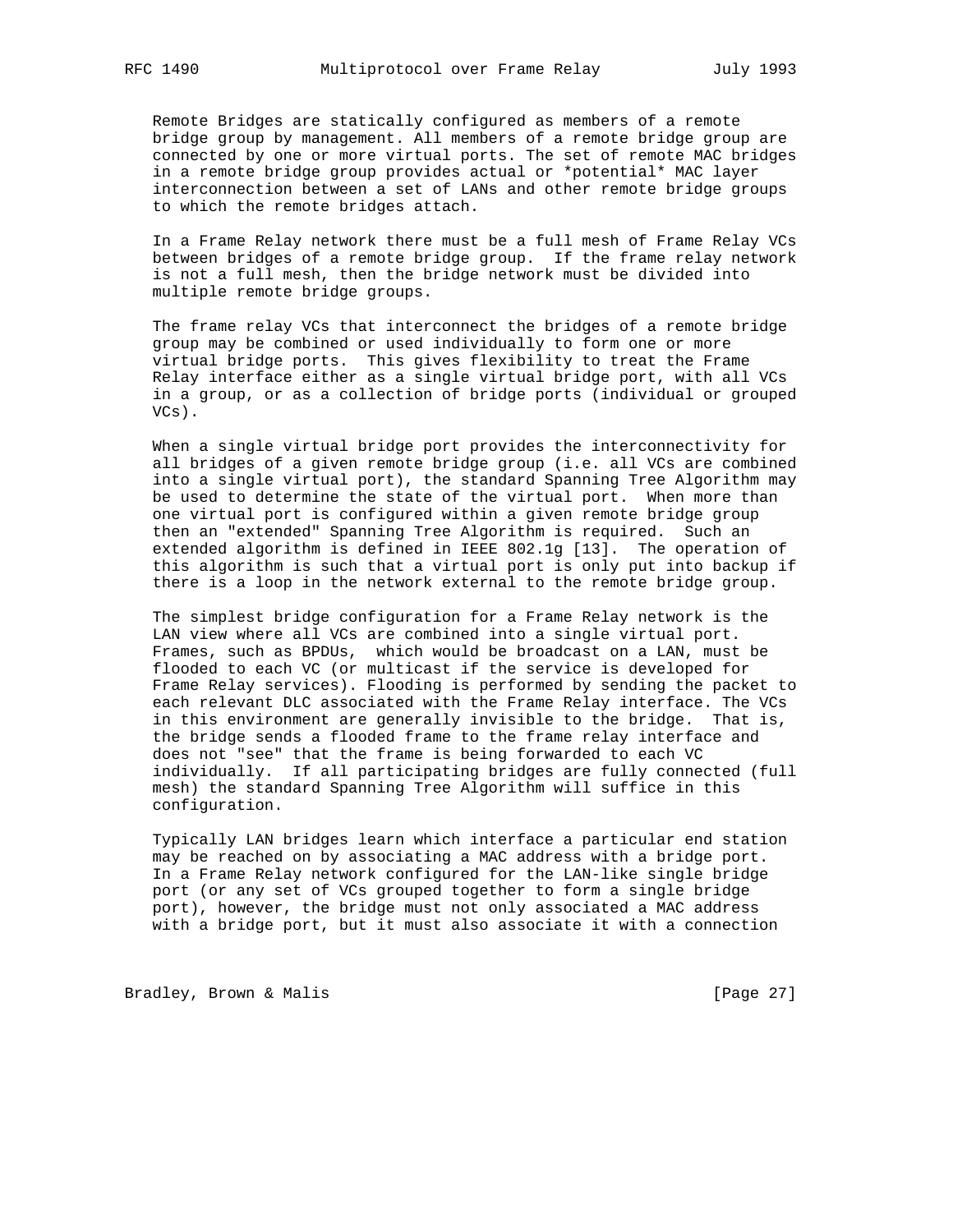identifier. For Frame Relay networks, this connection identifier is a DLCI. It is unreasonable and perhaps impossible to require bridges to statically configure an association of every possible destination MAC address with a DLC. Therefore, Frame Relay LAN-modeled bridges must provide a mechanism to allow the Frame Relay bridge port to dynamically learn the associations. To accomplish this dynamic learning, a bridged packet shall conform to the encapsulation described within section 7. In this way, the receiving Frame Relay interface will know to look into the bridged packet to gather the appropriate information.

 A second Frame Relay bridging approach, the point-to-point view, treats each Frame Relay VC as a separate bridge port. Flooding and forwarding packets are significantly less complicated using the point-to-point approach because each bridge port has only one destination. There is no need to perform artificial flooding or to associate DLCIs with destination MAC addresses. Depending upon the interconnection of the VCs, an extended Spanning Tree algorithm may be required to permit all virtual ports to remain active as long as there are no true loops in the topology external to the remote bridge group.

 It is also possible to combine the LAN view and the point-to-point view on a single Frame Relay interface. To do this, certain VCs are combined to form a single virtual bridge port while other VCs are independent bridge ports.

 The following drawing illustrates the different possible bridging configurations. The dashed lines between boxes represent virtual circuits.



 Since there is less than a full mesh of VCs between the bridges in this example, the network must be divided into more than one remote

Bradley, Brown & Malis [Page 28]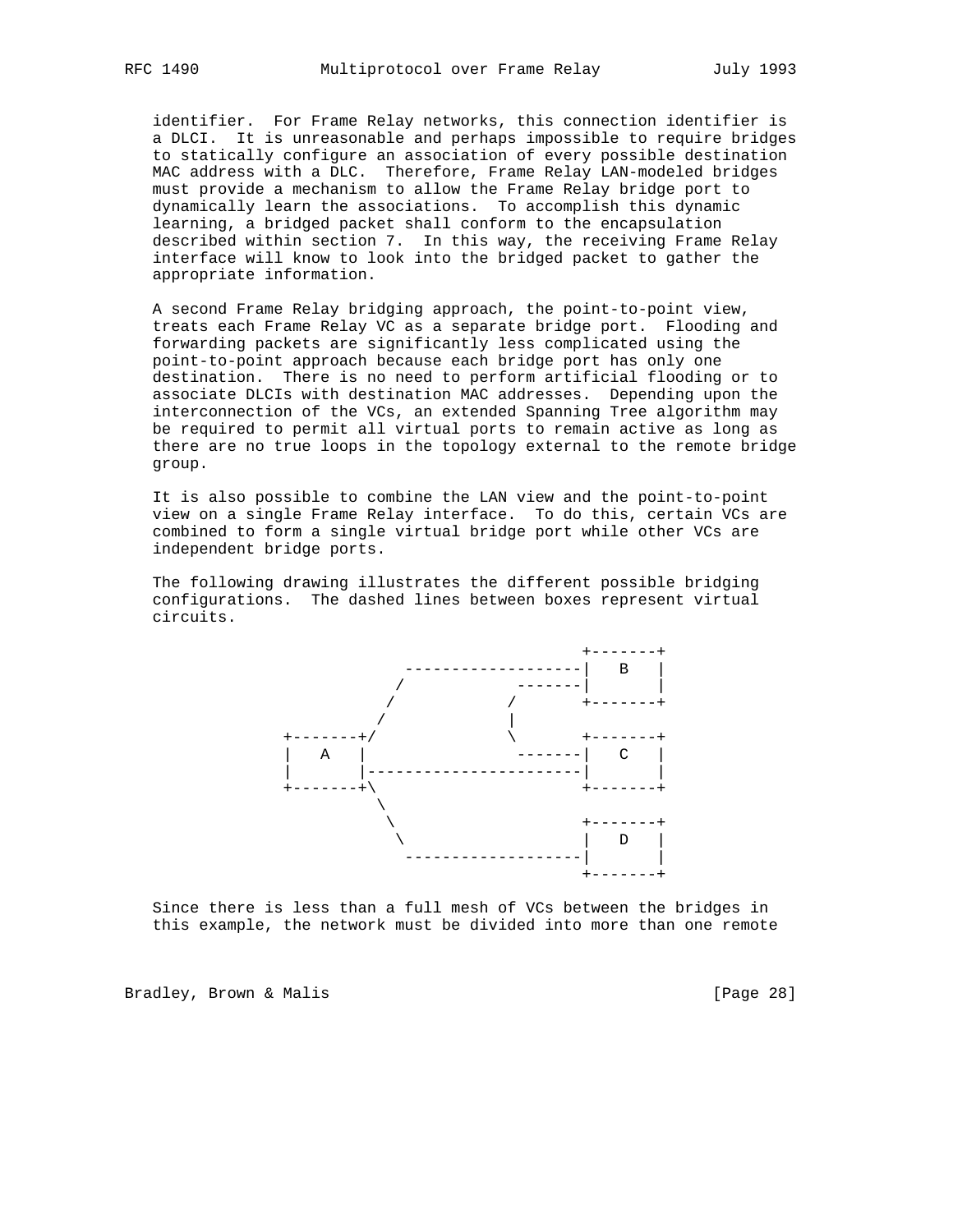bridge group. A reasonable configuration is to have bridges A, B, and C in one group, and have bridges A and D in a second.

 Configuration of the first bridge group combines the VCs interconnection the three bridges (A, B, and C) into a single virtual port. This is an example of the LAN view configuration. The second group would also be a single virtual port which simply connects bridges A and D. In this configuration the standard Spanning Tree Algorithm is sufficient to detect loops.

 An alternative configuration has three individual virtual ports in the first group corresponding to the VCs interconnecting bridges A, B and C. Since the application of the standard Spanning Tree Algorithm to this configuration would detect a loop in the topology, an extended Spanning Tree Algorithm would have to be used in order for all virtual ports to be kept active. Note that the second group would still consist of a single virtual port and the standard Spanning Tree Algorithm could be used in this group.

 Using the same drawing, one could construct a remote bridge scenario with three bridge groups. This would be an example of the point-to point case. Here, the VC connecting A and B, the VC connecting A and C, and the VC connecting A and D are all bridge groups with a single virtual port.

Bradley, Brown & Malis [Page 29]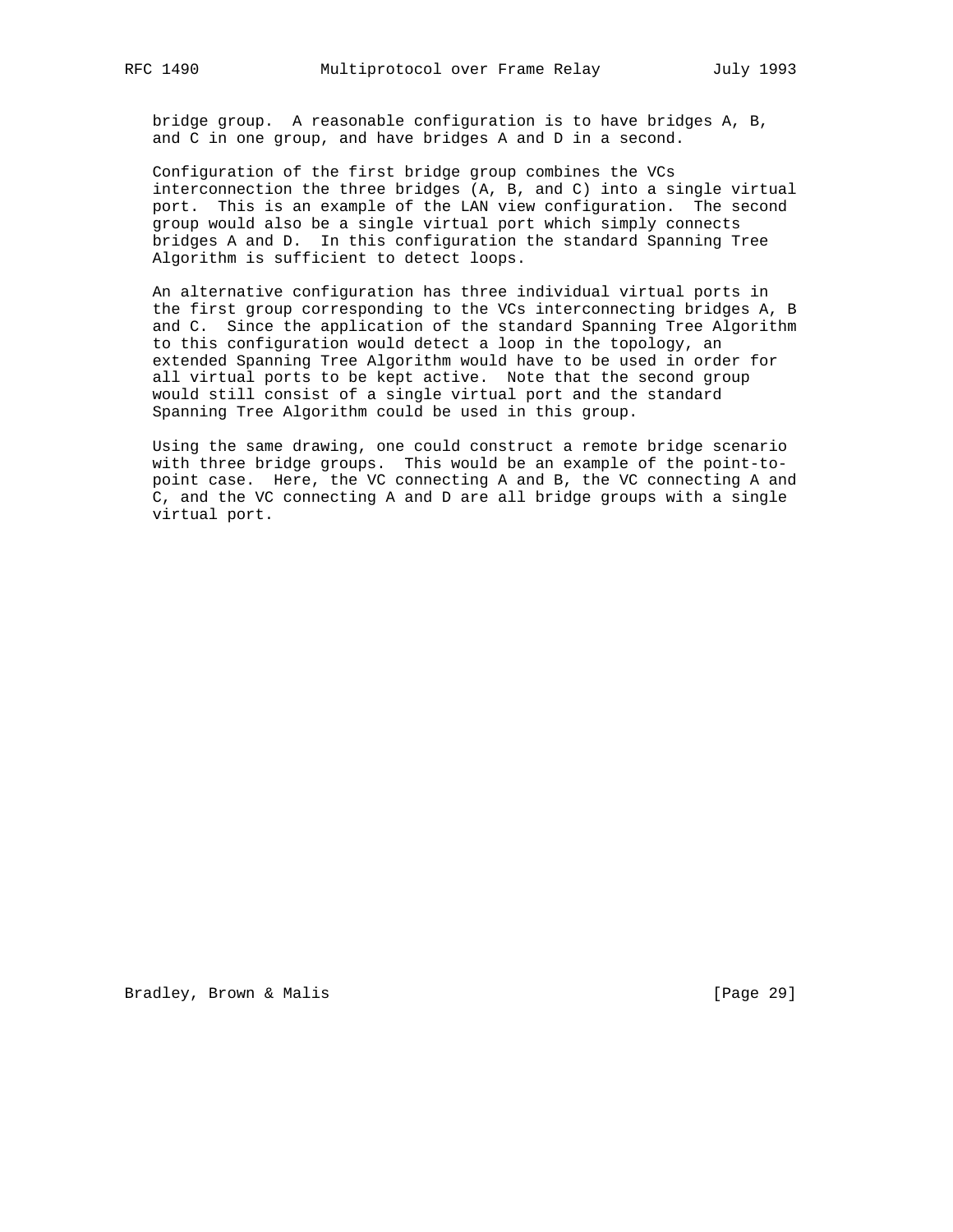# 11. Appendix A

List of Commonly Used NLPIDs

| 0x00          | Null Network Layer or Inactive Set |
|---------------|------------------------------------|
|               | (not used with Frame Relay)        |
| $0 \times 80$ | SNAP                               |
| $0 \times 81$ | ISO CLNP                           |
| $0 \times 82$ | ISO ESIS                           |
| $0 \times 83$ | ISO ISIS                           |
| $0 \times CC$ | Internet IP                        |

List of PIDs of OUI 00-80-C2

| with preserved FCS | w/o preserved FCS  | Media               |
|--------------------|--------------------|---------------------|
|                    |                    |                     |
| $0x00 - 01$        | $0x00 - 07$        | 802.3/Ethernet      |
| $0x00-02$          | $0x00 - 08$        | 802.4               |
| $0x00-03$          | $0x00-09$          | 802.5               |
| $0x00 - 04$        | $0x00-0A$          | FDDI                |
|                    | $0 \times 00 - 0B$ | 802.6               |
|                    | $0x00-0D$          | Fraqments           |
|                    | $0 \times 00 - 0E$ | BPDUs as defined by |
|                    |                    | $802.1(d)$ or       |
|                    |                    | $802.1(q)[12]$ .    |

12. Appendix B - Connection Oriented procedures.

 This appendix contains additional information and instructions for using CCITT Q.933 and other CCITT standards for encapsulating data over frame relay. The information contained here is similar (and in some cases identical) to that found in Annex F to ANSI T1.617 written by Rao Cherukuri of IBM. The authoritative source for this information is in Annex F and is repeated here only for convenience.

 The Network Level Protocol ID (NLPID) field is administered by ISO and CCITT. It contains values for many different protocols including IP, CLNP (ISO 8473) CCITT Q.933, and ISO 8208. A figure summarizing a generic encapsulation technique over frame relay networks follows. The scheme's flexibility consists in the identification of multiple alternative to identify different protocols used either by

- end-to-end systems or

- LAN to LAN bride and routers or
- a combination of the above.

over frame relay networks.

Bradley, Brown & Malis [Page 30]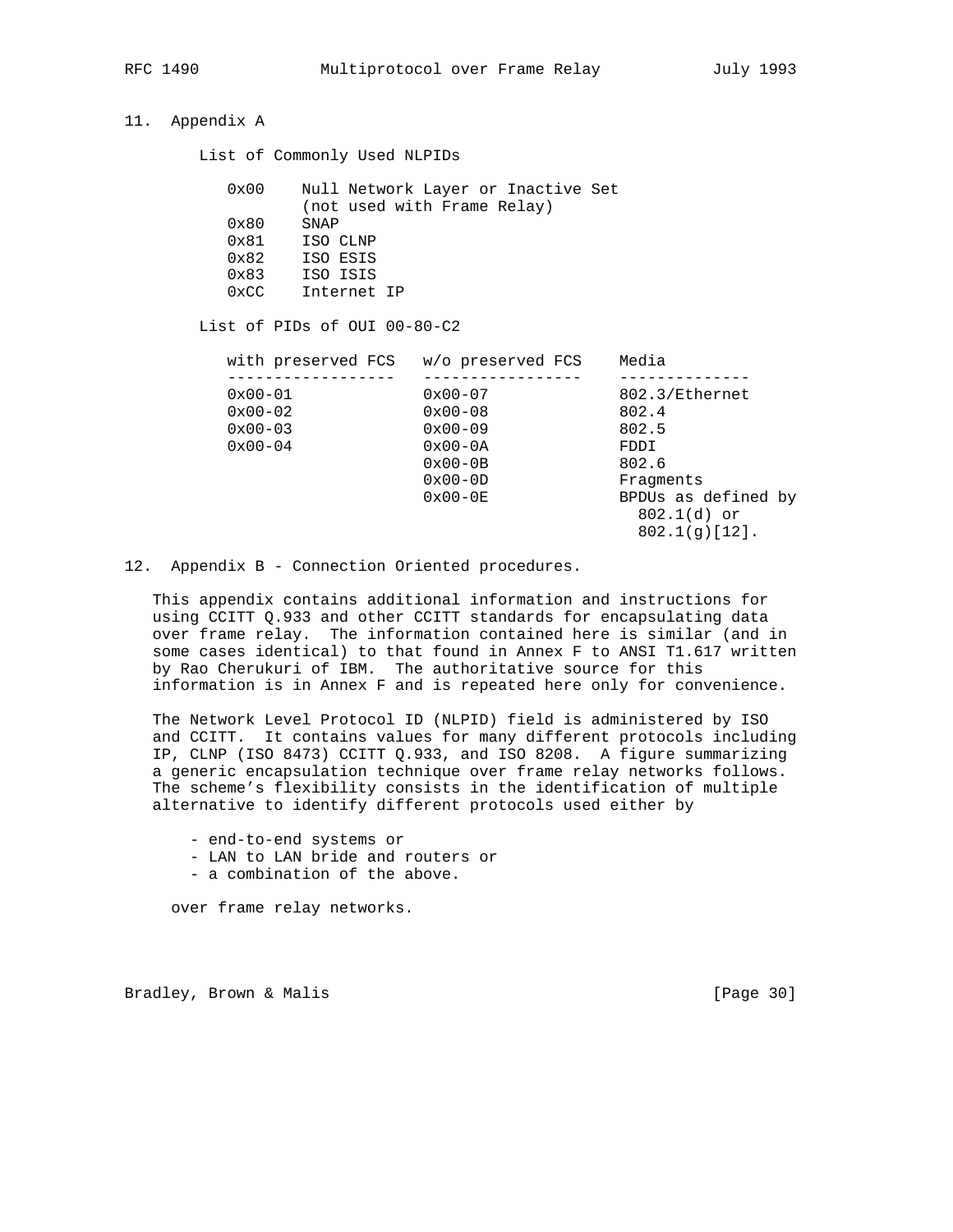

 For those protocols which do not have a NLPID assigned or do not have a SNAP encapsulation, the NLPID value of 0x08, indicating CCITT Recommendation Q.933 should be used. The four octets following the NLPID include both layer 2 and layer 3 protocol identification. The code points for most protocols are currently defined in ANSI T1.617 low layer compatibility information element. There is also an escape for defining non-standard protocols.

Bradley, Brown & Malis [Page 31]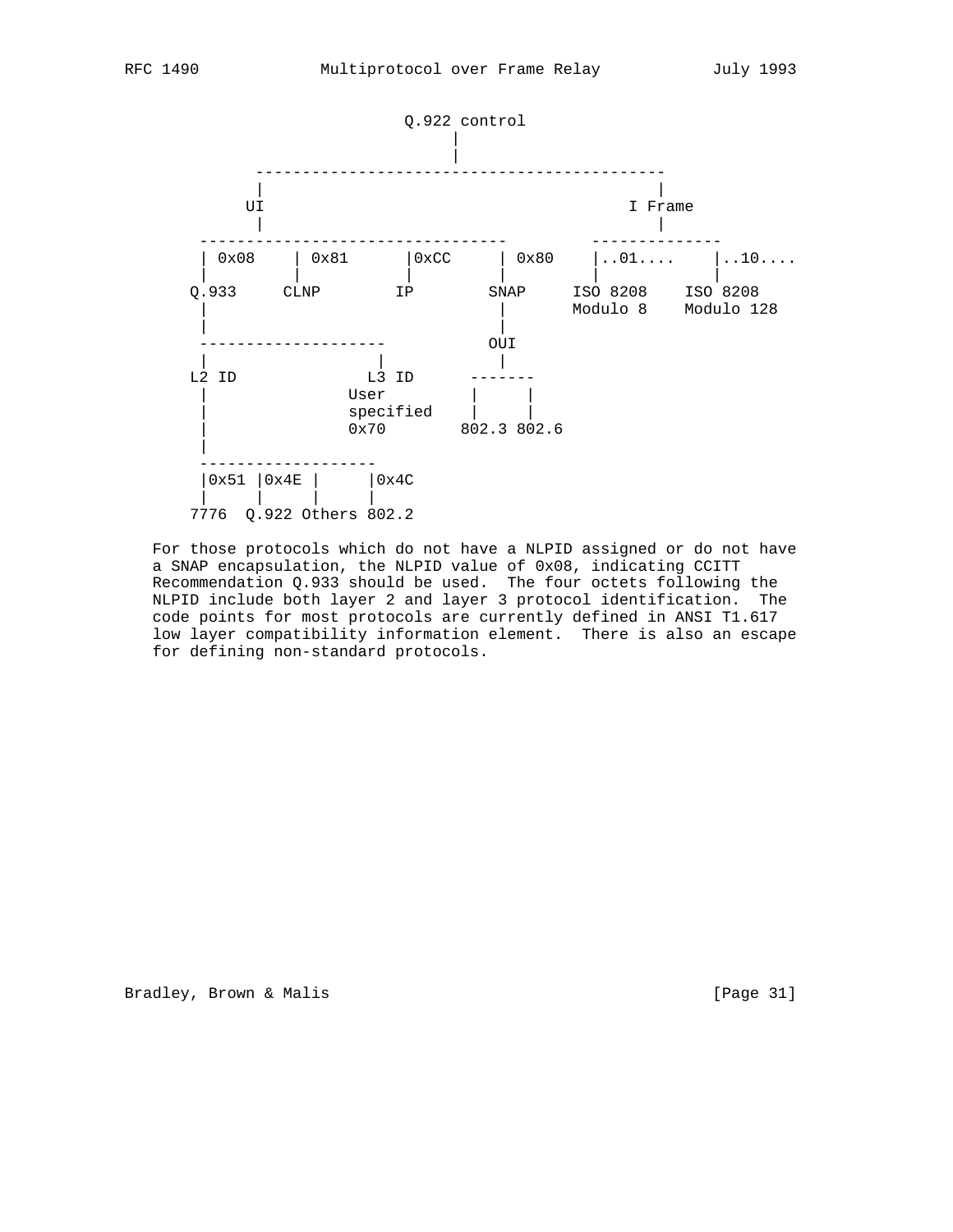Format of Other Protocols using Q.933 NLPID +-------------------------------+ | Q.922 Address | +---------------+---------------+ |Control 0x03 | NLPID 0x08 | +---------------+---------------+ L2 Protocol ID  $\vert$  octet 1  $\vert$  octet 2 +-------------------------------+ L3 Protocol ID  $|$  octet 2  $|$  octet 2 +-------------------------------+ Protocol Data +-------------------------------+ | FCS | +-------------------------------+

 ISO 8802/2 with user specified layer 3 +-------------------------------+ | Q.922 Address | +---------------+---------------+ |Control 0x03 | NLPID 0x08 | +---------------+---------------+ | 802/2 0x4C | 0x80 | +-------------------------------+ |User Spec. 0x70| Note 1 | +-------------------------------+ | DSAP | SSAP | +-------------------------------+ | Control (Note 2) | +-------------------------------+ | Remainder of PDU | +-------------------------------+ | FCS | +-------------------------------+

- Note 1: Indicates the code point for user specified layer 3 protocol.
- Note 2: Control field is two octets for I-format and S-format frames (see 88002/2)

Encapsulations using I frame (layer 2)

Bradley, Brown & Malis [Page 32]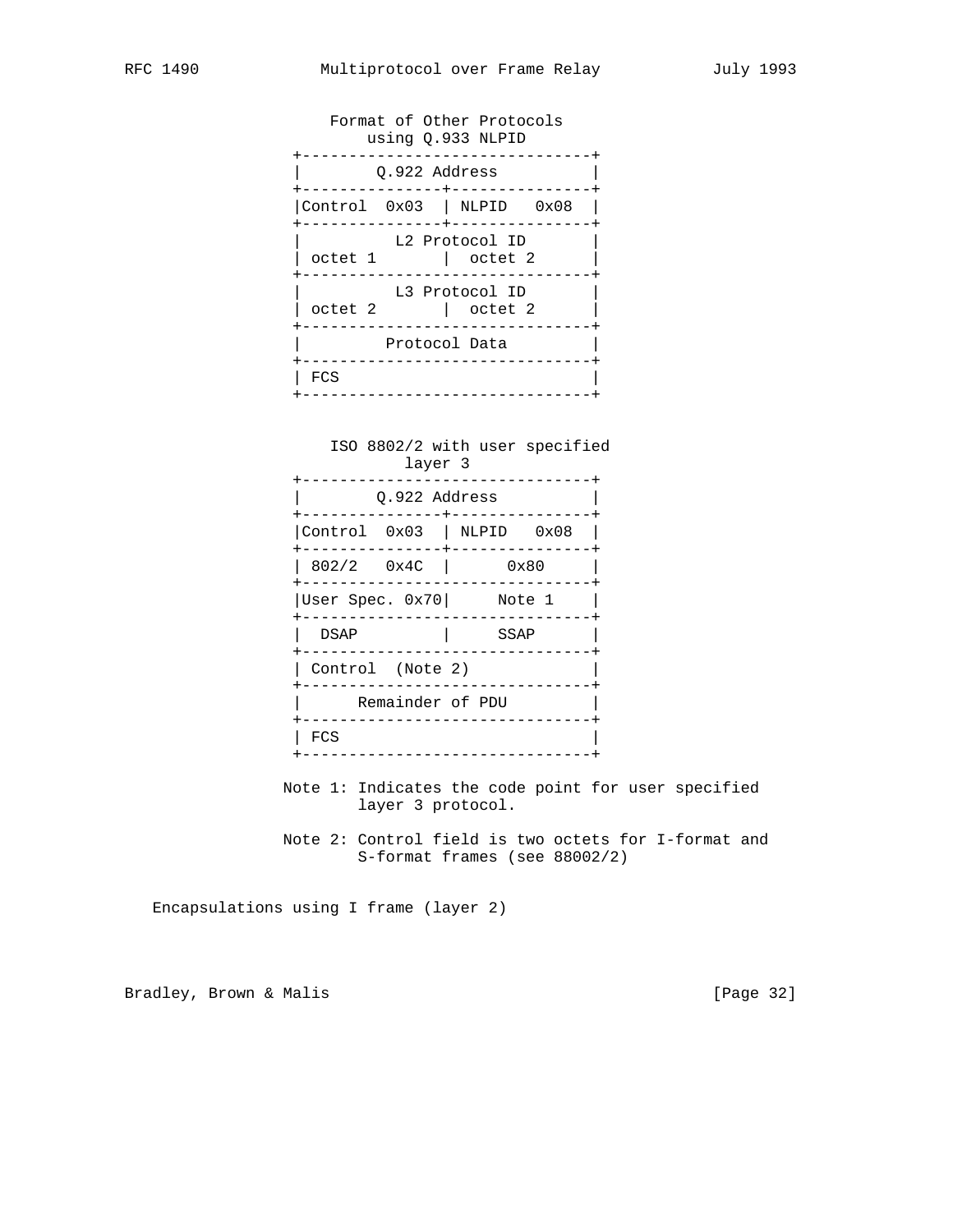The Q.922 I frame is for supporting layer 3 protocols which require acknowledged data link layer (e.g., ISO 8208). The C/R bit (T1.618 address) will be used for command and response indications.

 Format of ISO 8208 frame Modulo 8 +-------------------------------+ | Q.922 Address | +---------------+---------------+ | ....Control I frame +---------------+---------------+ | 8208 packet (modulo 8) Note 3 | | | +-------------------------------+  $|$  FCS +-------------------------------+

> Note 3: First octet of 8208 packet also identifies the NLPID which is "..01....".

 Format of ISO 8208 frame Modulo 128 +-------------------------------+ | Q.922 Address | +---------------+---------------+ | ....Control I frame +---------------+---------------+ | 8208 packet (modulo 128) | Note 4 +-------------------------------+  $\mathsf{FCS}$   $\qquad \qquad \blacksquare$ +-------------------------------+

> Note 4: First octet of 8208 packet also identifies the NLPID which is "..10....".

# 13. References

- [1] International Telegraph and Telephone Consultative Committee, "ISDN Data Link Layer Specification for Frame Mode Bearer Services", CCITT Recommendation Q.922, 19 April 1991.
- [2] American National Standard For Telecommunications Integrated Services Digital Network - Core Aspects of Frame Protocol for Use with Frame Relay Bearer Service, ANSI T1.618-1991, 18 June 1991.

Bradley, Brown & Malis [Page 33]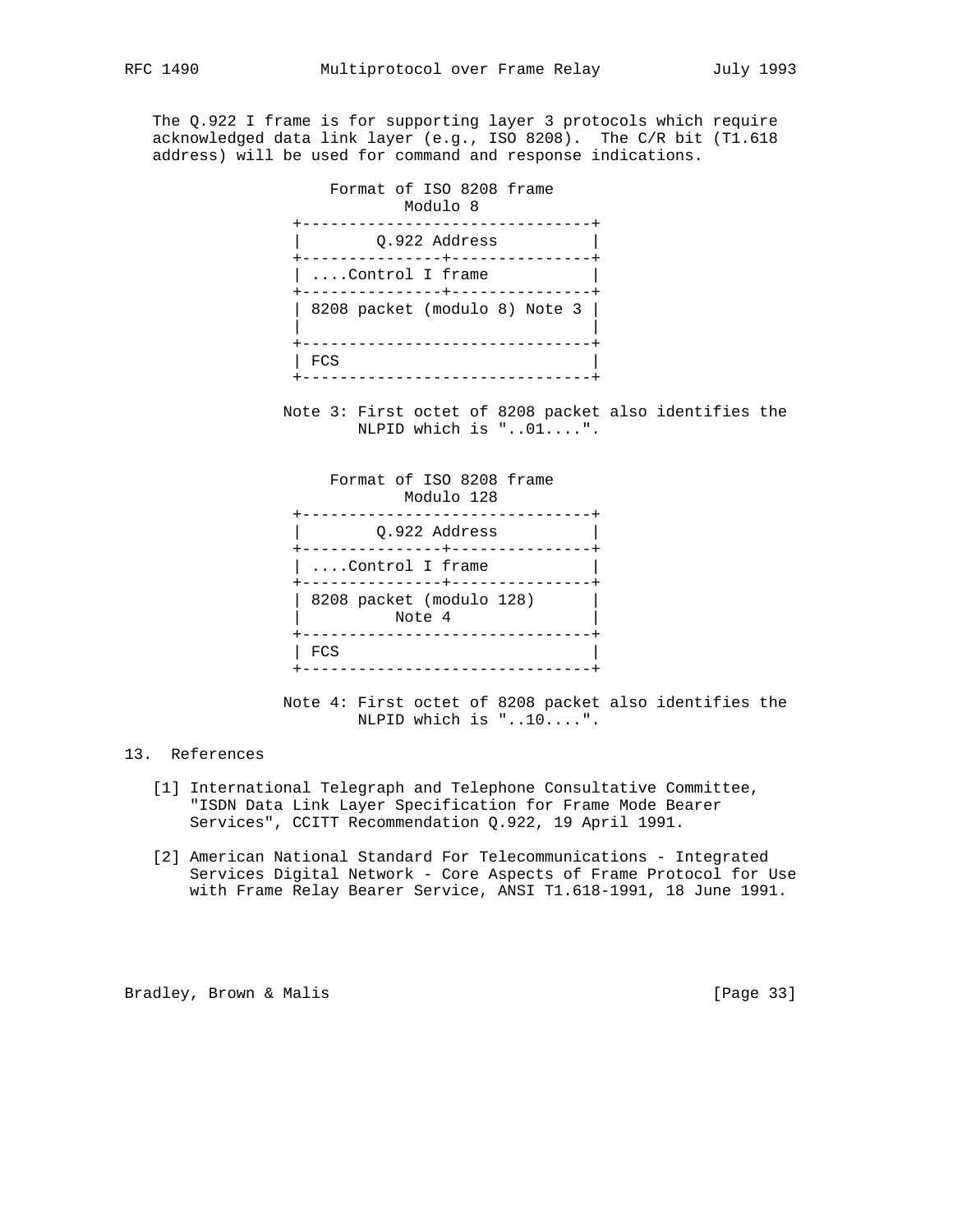- [3] Information technology Telecommunications and Information Exchange between systems - Protocol Identification in the Network Layer, ISO/IEC TR 9577: 1990 (E) 1990-10-15.
- [4] Baker, F., Editor, "Point to Point Protocol Extensions for Bridging", RFC 1220, ACC, April 1991.
- [5] International Standard, Information Processing Systems Local Area Networks - Logical Link Control, ISO 8802-2: 1989 (E), IEEE Std 802.2-1989, 1989-12-31.
- [6] Plummer, D., "An Ethernet Address Resolution Protocol or Converting Network Protocol Addresses to 48.bit Ethernet Address for Transmission on Ethernet Hardware", STD 37, RFC 826, MIT, November 1982.
- [7] Reynolds, J. and J. Postel, "Assigned Numbers", STD 2, RFC 1340, USC/Information Sciences Institute, July 1992.
- [8] Finlayson, R., Mann, R., Mogul, J., and M. Theimer, "A Reverse Address Resolution Protocol", STD 38, RFC 903, Stanford University, June 1984.
- [9] Postel, J. and Reynolds, J., "A Standard for the Transmission of IP Datagrams over IEEE 802 Networks", RFC 1042, USC/Information Sciences Institute, February 1988.
- [10] IEEE, "IEEE Standard for Local and Metropolitan Area Networks: Overview and architecture", IEEE Standards 802-1990.
- [11] Bradley, T., and C. Brown, "Inverse Address Resolution Protocol", RFC 1293, Wellfleet Communications, Inc., January 1992.
- [12] IEEE, "IEEE Standard for Local and Metropolitan Networks: Media Access Control (MAC) Bridges", IEEE Standard 802.1D-1990.
- [13] PROJECT 802 LOCAL AND METROPOLITAN AREA NETWORKS, Draft Standard 802.1G: Remote MAC Bridging, Draft 6, October 12, 1992.
- 14. Security Considerations

Security issues are not discussed in this memo.

Bradley, Brown & Malis [Page 34]